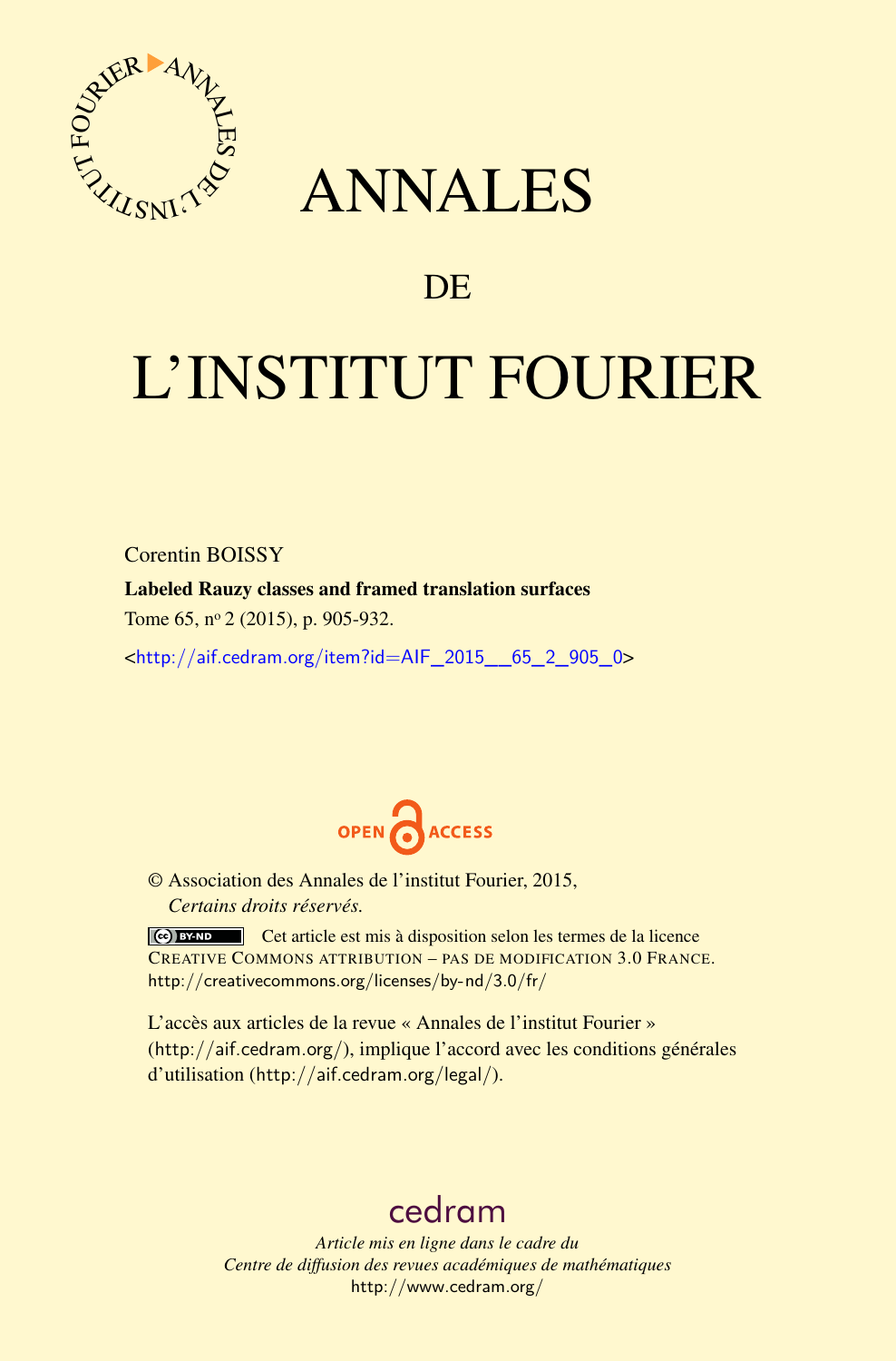### LABELED RAUZY CLASSES AND FRAMED TRANSLATION SURFACES

#### **by Corentin BOISSY**

Abstract. — In this paper, we compare two definitions of Rauzy classes. The first one was introduced by Rauzy and was in particular used by Veech to prove the ergodicity of the Teichmüller flow. The second one is more recent and uses a "labeling" of the underlying intervals, and was used in the proof of some recent major results about the Teichmüller flow.

The Rauzy diagrams obtained from the second definition are coverings of the initial ones. In this paper, we give a formula that gives the degree of this covering.

This formula is related to moduli spaces of framed translation surfaces, which correspond to surfaces where we label horizontal separatrices on the surface. We compute the number of connected component of these natural coverings of the moduli spaces of translation surfaces.

Delecroix has given recently a formula for the cardinality of the (reduced) Rauzy classes. Therefore, we also obtain formula for labeled Rauzy classes.

Résumé. — Dans cet article, on compare deux définitions de classes de Rauzy. La première a été introduite par Rauzy et a été utilisée en particulier par Veech pour démonter l'ergodicité du flot de Teichmüller. La seconde est plus récente et utilise un « étiquetage » des intervalles sous-jacents. Elle a été utilisée récemment dans les preuves de plusieurs résultats majeurs sur le flot de Teichmüller.

Les diagrammes de Rauzy obtenus avec la seconde définition sont des revêtements de ceux obtenus avec la première définition. On donne ici une formule donnant le degré de ce revêtement.

Cette formule est reliée à un espace des modules de surfaces de translations marquées, qui correspond à des surfaces de translations pour lesquelles on marque des séparatrices horizontales sur la surface. On calcule le nombre de composantes connexes de ces revêtements naturels de l'espace des modules des surfaces de translation.

Delecroix a donné récemment le cardinal des classes de Rauzy (réduites). On peut donc en déduire le cardinal des classes de Rauzy marquées.

Keywords: Interval exchange maps, Rauzy induction, Abelian differentials, Moduli spaces, Teichmüller flow.

Math. classification: 37E05, 37D40.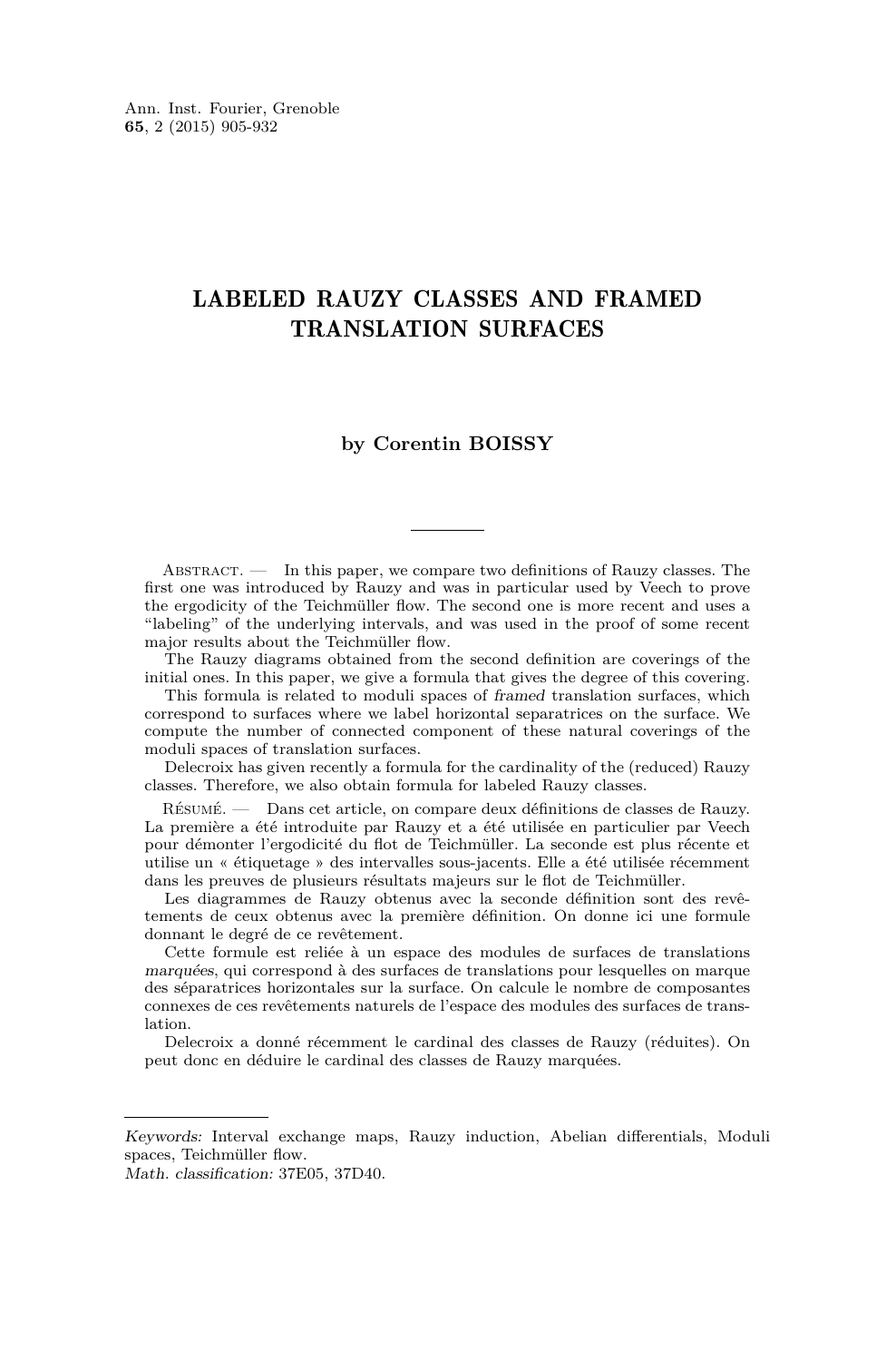#### **1. Introduction**

<span id="page-2-0"></span>Rauzy induction was introduced in [\[17\]](#page-27-0) as a tool to study interval exchange maps. It is a renormalization process that associates to an interval exchange map, another one obtained as a first return map on a well chosen subinterval. After the major works of Veech [\[19\]](#page-28-0) and Masur [\[16\]](#page-27-0), the Rauzy induction became a powerful tool to study the Teichmüller geodesic flow.

A slightly different tool was used by Kerckhoff [\[12\]](#page-27-0), Bufetov [\[7\]](#page-27-0), and Marmi-Moussa-Yoccoz [\[15\]](#page-27-0). It is obtained after labeling the intervals, and keeping track of them during the renormalization process. This small change was a significative improvement, and was used in the recent past to prove other important results about the Teichmüller geodesic flow, for instance the simplicity of the Liapunov exponents (Avila-Viana [\[2\]](#page-27-0)), or the exponential decay of correlations (Avila-Gouezel-Yoccoz [\[1\]](#page-27-0)).

An interval exchange map is naturally decomposed into a continuous and a combinatorial datum. A Rauzy class is a minimal set of such combinatorial data invariant by the combinatorial Rauzy induction. We will speak of reduced or labeled Rauzy classes depending whether we use the definition of Rauzy, or the other one.

Let  $k_1, \ldots, k_r$  be some pairewise distinct nonnegative integers and let  $n_1, \ldots, n_r$  be positive integers such that  $\sum_{i=1}^r n_i k_i = 2g - 2$ . The stratum of the moduli space of Abelian differentials whose corresponding surfaces have precisely  $n_i$  singularities of degree  $k_i$ , for all  $i \in \{1, ..., r\}$ , is usually denoted as  $\mathcal{H}(k_1^{n_1}, \ldots, k_r^{n_r})$ . In this notation, we implicitly assume that  $k_i \neq k_j$  for all  $i \neq j$ . A singularity of degree zero is by convention a regular marked point on the surface.

The Veech construction naturally associates to a Rauzy class a connected component  $C$  of a stratum  $\mathcal{H}(k_1^{n_1}, \ldots, k_r^{n_r})$  of the moduli space of Abelian differentials, and an integer  $k \in \{k_1, \ldots, k_r\}$  that corresponds to degree of the singularity attached on the left in the Veech construction. In the next statement, the pair  $(C, k)$  will be referred to the data associated to a Rauzy class by the Veech construction.

THEOREM 1.1. — Let  $R_{lab}$  be a labeled Rauzy class and let R be the corresponding reduced one. Let  $(C, k)$  be data associated to R by the Veech construction, where  $\mathcal C$  is a connected component of a stratum  $\mathcal{H}(k_1^{n_1}, \ldots, k_r^{n_r})$  of the moduli space of Abelian differentials, and  $k \in \{k_1, \ldots, k_r\}$ . Let *n* be number of singularities of degree *k* for a surface in  $\mathcal{H}(k_1^{n_1}, \ldots, k_r^{n_r})$ . We have:

$$
\frac{|R_{lab}|}{|R|} = \frac{\Pi_{i=1}^{r} n_i! (k_i + 1)^{n_i}}{n(k+1)} \varepsilon
$$

ANNALES DE L'INSTITUT FOURIER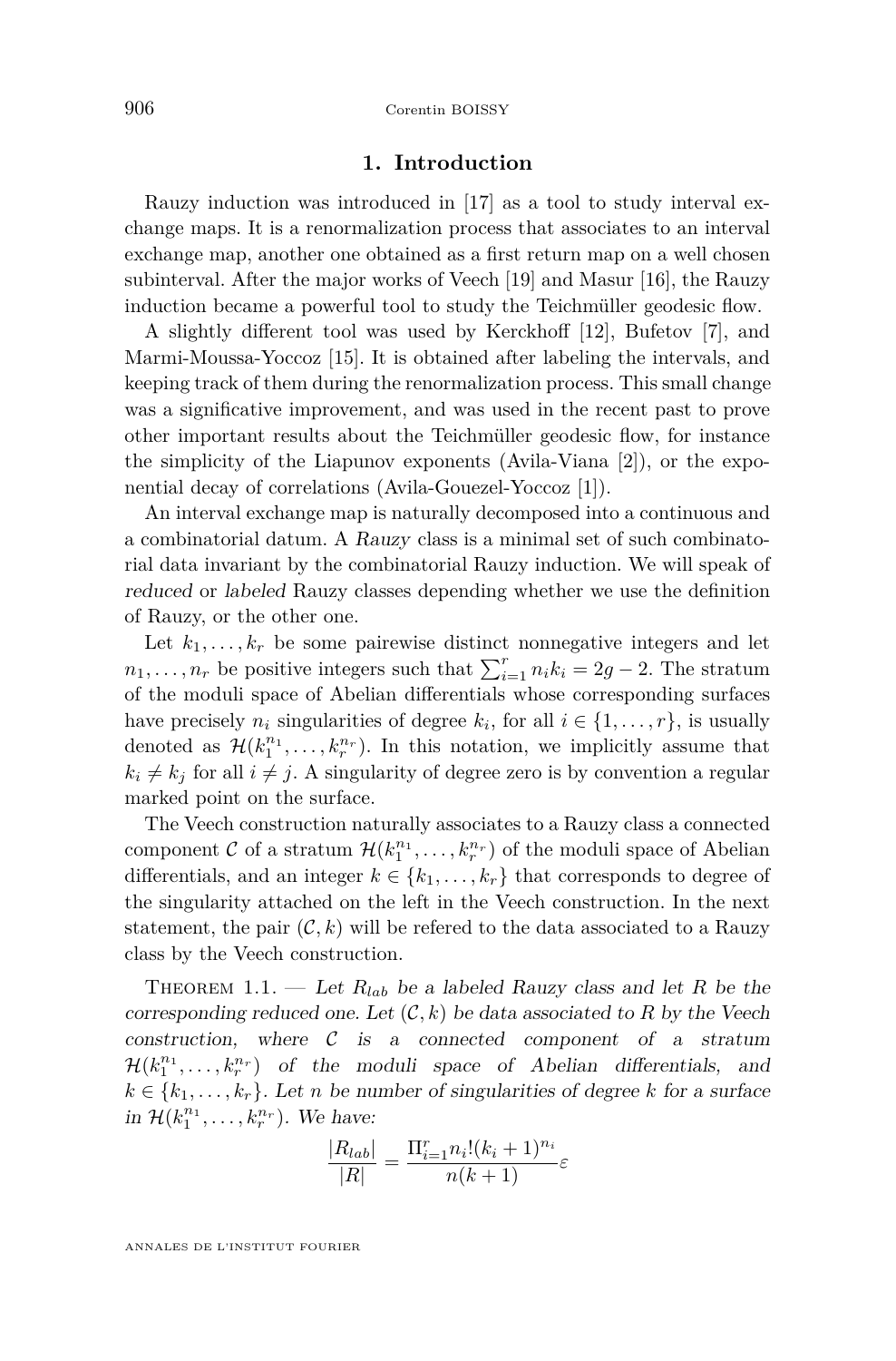<span id="page-3-0"></span>where *ε* satisfies:

- $\bullet \varepsilon = \frac{1}{g}$  if C consists only of hyperelliptic surfaces with two conical singularities of degree  $g - 1$  and possibly some regular marked points.
- $\bullet \varepsilon = \frac{1}{2}$  if C contains nonhyperelliptic surfaces and if there exists  $k' \in \{k_1, \ldots, k_r\}$  which is odd.
- $\varepsilon = 1$  in all the other cases.

Delecroix [\[9\]](#page-27-0) has proven a formula for the cardinality of the reduced Rauzy classes. The previous theorem complete his result for the case of labeled Rauzy classes.

Our result is related to moduli spaces of framed translation surfaces. Informally, we will call a frame on a translation surface  $X$  a map  $F_X$  from a discrete alphabet  $A$ , to a set  $S_X$  of discrete combinatorial data on the surface *X* such that the moduli space of framed translation surfaces is a covering of the corresponding moduli space of translation surface.

In our case, we are interested in the case where  $\mathcal{S}_X$  is the set of horizontal outgoing separatrices. Several different kind of frames will appear in this context. The most important will be the space  $\mathcal{C}(\mathcal{F}_{comp})$ . It corresponds to the space where we label exactly one horizontal separatrix for each singu-larity (see Section [3.1](#page-10-0) for a more precise definition), and the alphabet  $A$  is a disjoint union of subalphabets  $A_k$ , such that the labels in  $A_k$  correspond to singularities of degree *k*.

Choosing *α* in some  $\mathcal{A}_k$ , one gets a natural covering  $p_\alpha : \mathcal{C}(\mathcal{F}_{comp}) \rightarrow$  $\mathcal{C}(\mathcal{F}_k)$ , where  $\mathcal{C}(\mathcal{F}_k)$  is a moduli space of framed translation surfaces that corresponds to translation surfaces with a single marked separatrix adjacent to a singularity of degree *k*.

Theorem [1.1](#page-2-0) will be a consequence of the two following results, which give a geometrical interpretation of the formula.

PROPOSITION 1.2. — Let  $R_{lab}$  be a labeled Rauzy class and let R be the corresponding reduced one. The ratio  $|R_{lab}|/|R|$  is equal to the degree of the covering  $p_{\alpha}$ , when restricted to a connected component of  $\mathcal{C}(\mathcal{F}_{comp})$ .

THEOREM 1.3. — Let C be a connected component of a stratum of the moduli space of Abelian differentials. The space  $\mathcal{C}(\mathcal{F}_{comp})$  is not connected in general. More precisely, it has:

• *g* connected components if  $\mathcal C$  is the hyperelliptic connected component of  $\mathcal{H}(g-1,g-1)$ , with possibly some regular marked points.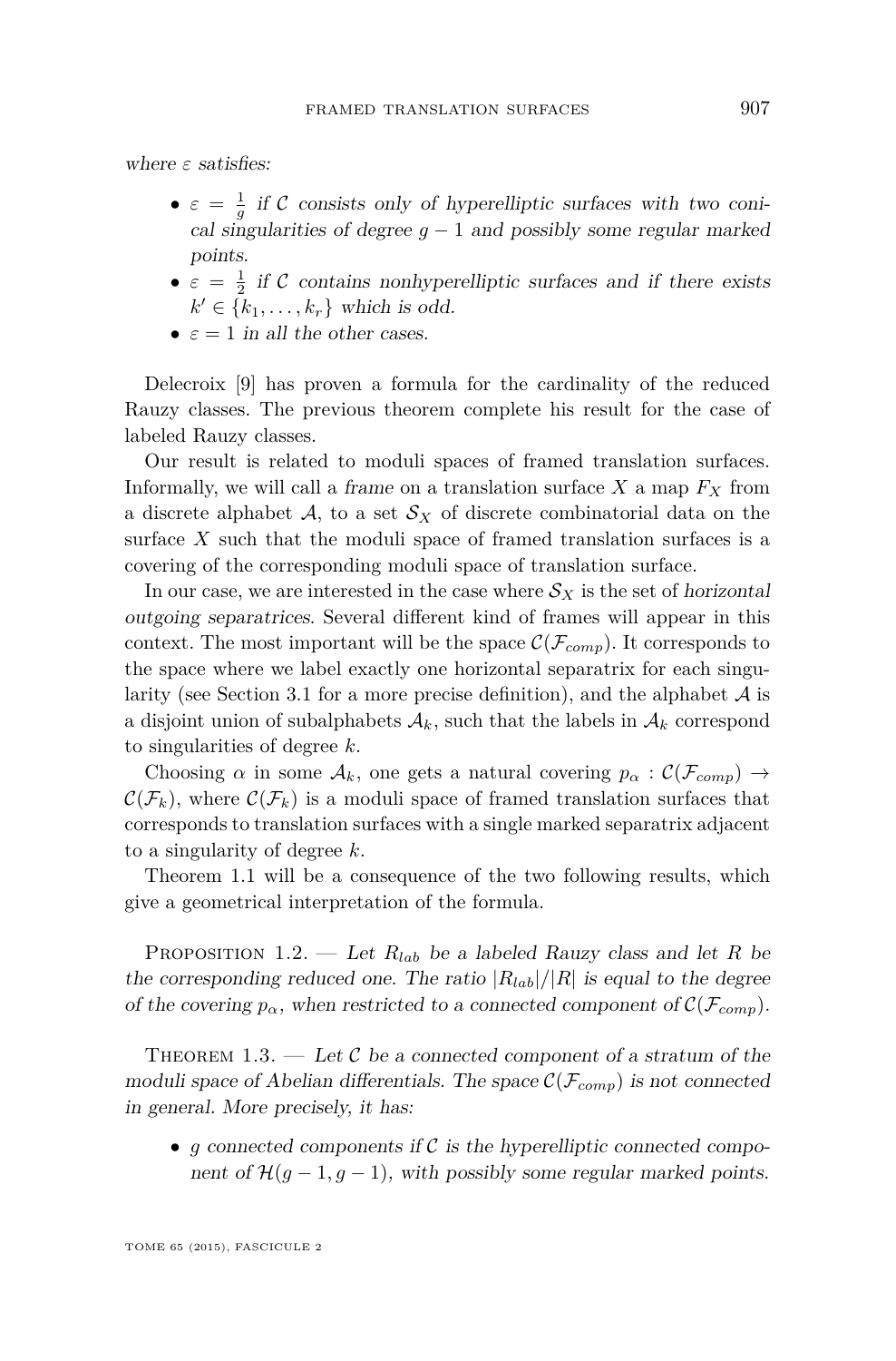- Two connected components if it does not corresponds to a hyperelliptic connected component and if there exists odd degree conical singularities.
- One connected component in all the other cases.

#### **Acknowledgements**

We thank Vincent Delecroix, Luca Marchese and Erwan Lanneau for remarks and comments on this paper. We also thank [\[18\]](#page-28-0) for computational help.

#### **2. Background**

#### **2.1. Labeled and reduced interval exchange transformations**

We give here the two definitions of interval exchange transformations that are used in the literature. In order to distinguish them, we will add the terms reduced and labeled.

The first one is due to Rauzy [\[17\]](#page-27-0).

DEFINITION 2.1. — Let  $I \subset \mathbb{R}$  be an open interval and let us choose a finite subset  $\Sigma = \{x_1, \ldots, x_{d-1}\}\$  of *I*. The complement of  $\Sigma$  in *I* is a disjoint union of  $d \geq 2$  open subintervals  $\{I_j, j = 1, \ldots, d\}$ . An reduced interval exchange transformation is a map *T* from  $I\$  to *I* that permutes, by translation, the subintervals *I<sub>j</sub>*. It is easy to see that  $T(I\backslash \Sigma) = I\backslash \Sigma'$ , where  $\Sigma' \subset I$  is of the same cardinality as  $\Sigma$ , and that *T* is precisely determined by:

- A combinatorial datum: a permutation  $\pi \in \Sigma_d$  which expresses that the interval number *k*, when counted from the left to the right, is sent to the place  $\pi(k)$  by the map *T*.
- A continuous datum: a vector  $\lambda \in \mathbb{R}^d$  with positive entries that corresponds to the lengths of the intervals.

We will identify an interval exchange transformation with its parameters  $(\pi, \lambda).$ 

The second definition of interval exchange transformation was first introduced by Kerckhoff [\[12\]](#page-27-0) and later formalized by Bufetov [\[7\]](#page-27-0) and Marmi, Moussa & Yoccoz  $[15]$ . As we will see later, it simplifies the description of the Rauzy induction, but we get bigger Rauzy classes.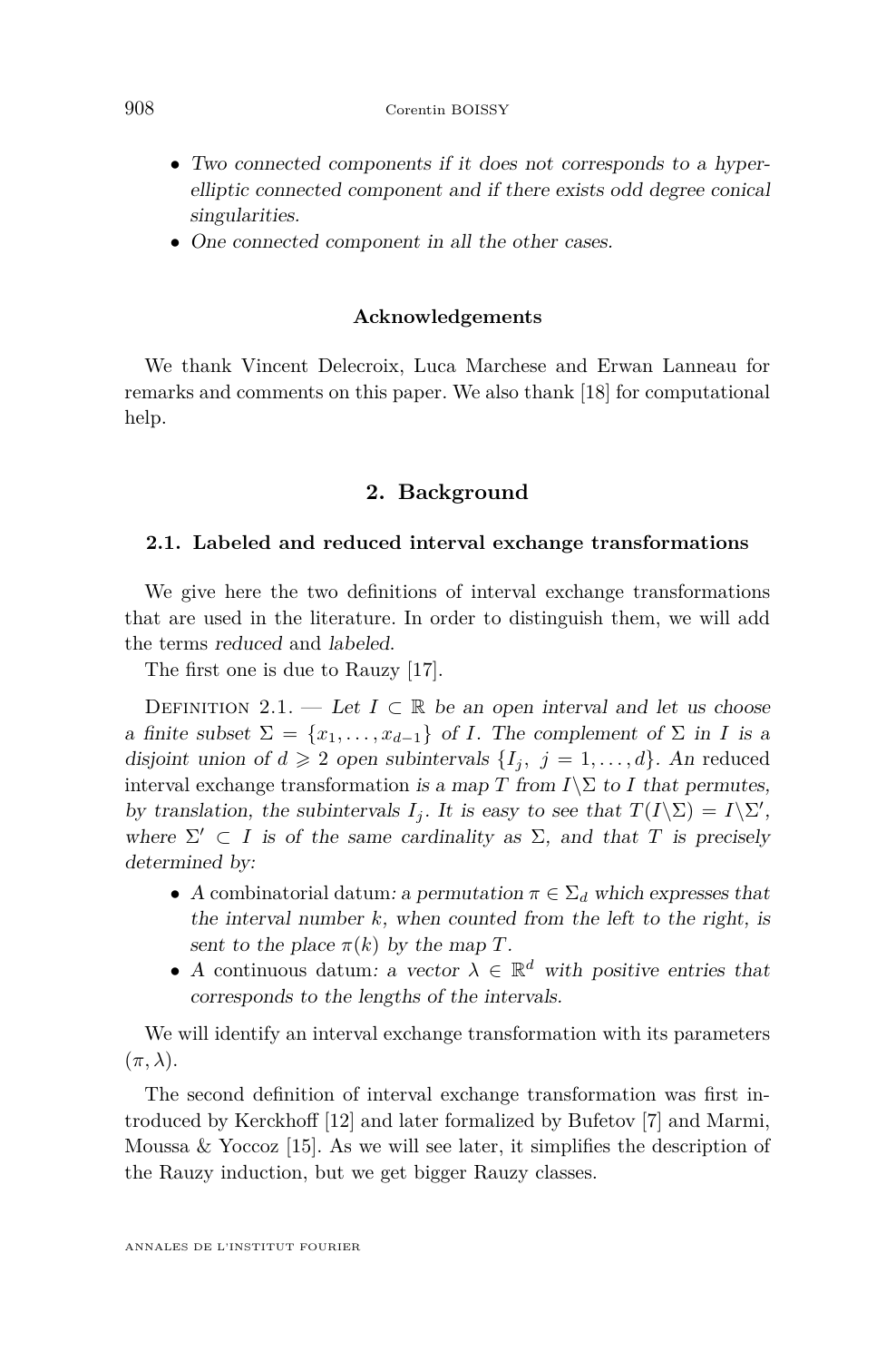DEFINITION  $2.2. - A$  labeled interval exchange map is a reduced interval exchange map with a pair  $(\pi_t, \pi_b)$  of one-to-one maps from a finite alphabet A to  $\{1, \ldots, d\}$ . The interval number k, when counted from the left to the right, is denoted by  $I_{\pi_t^{-1}(k)}$ . Once the intervals are exchanged, the interval number *k* is  $I_{\pi_b^{-1}(k)}$ .

In the previous definition, it is easy to see that the permutation corresponding to the underlying reduced interval exchange map is  $\pi = \pi_b \circ \pi_t^{-1}$ , and the continuous datum is a vector with positive entries  $\lambda \in \mathbb{R}^{\mathcal{A}}$ . We will identify a labeled interval exchange map with the pair  $(\tilde{\pi}, \lambda)$ , where  $\tilde{\pi} = (\pi_t, \pi_b)$ . We will call  $\tilde{\pi}$  a labeled permutation.

We will usually represent a labeled permutation by a table:

$$
\tilde{\pi} = \begin{pmatrix} \pi_t^{-1}(1) & \pi_t^{-1}(2) & \dots & \pi_t^{-1}(d) \\ \pi_b^{-1}(1) & \pi_b^{-1}(2) & \dots & \pi_b^{-1}(d) \end{pmatrix}.
$$

As we can see from this representation, we have "t" for top, "b" for bottom in the notation  $\pi_t, \pi_b$ .

A renumbering of a labeled permutation is the composition of  $(\pi_t, \pi_b)$ by a one-to-one map  $f$  from  $\mathcal A$  to  $\mathcal A'$ . It just corresponds to changing the labels without changing the underlying permutation. From the previous definitions, it is clear that a reduced interval exchange transformation (resp. a permutation) is an equivalence class of labeled interval exchange maps (resp. labeled permutations) up to renumbering. We will sometime identify a permutation with its unique representative  $(\pi_t, \pi_b)$  with  $\mathcal{A} = \{1, \ldots, d\}$ and  $\pi_t = Id$ .

#### **2.2. Rauzy-Veech induction**

Let *T* be a labeled or reduced interval exchange map. The Rauzy–Veech induction  $\mathcal{R}(T)$  of *T* is defined as the first return map of *T* to a certain subinterval  $J$  of  $I$  (see [\[17,](#page-27-0) [15\]](#page-27-0) for details).

We recall briefly the construction for the labeled case. Following the terminology which is introduced in [\[15\]](#page-27-0) we define the type of  $T$  by  $t$  if  $\lambda_{\pi_t^{-1}(d)} > \lambda_{\pi_b^{-1}(d)}$  and *b* if  $\lambda_{\pi_t^{-1}(d)} < \lambda_{\pi_b^{-1}(d)}$ . When *T* is of type *t* (respectively, *b*) we will say that the label  $\pi_t^{-1}(d)$  (respectively,  $\pi_b^{-1}(d)$ ) is the winner and that  $\pi_b^{-1}(d)$  (respectively,  $\pi_t^{-1}(d)$ ) is the looser. We define a subinterval *J* of *I* by

$$
J = \begin{cases} I \backslash T(I_{\pi_b^{-1}(d)}) & \text{if } T \text{ is of type t}; \\ I \backslash I_{\pi_t^{-1}(d)} & \text{if } T \text{ is of type b}. \end{cases}
$$

TOME 65 (2015), FASCICULE 2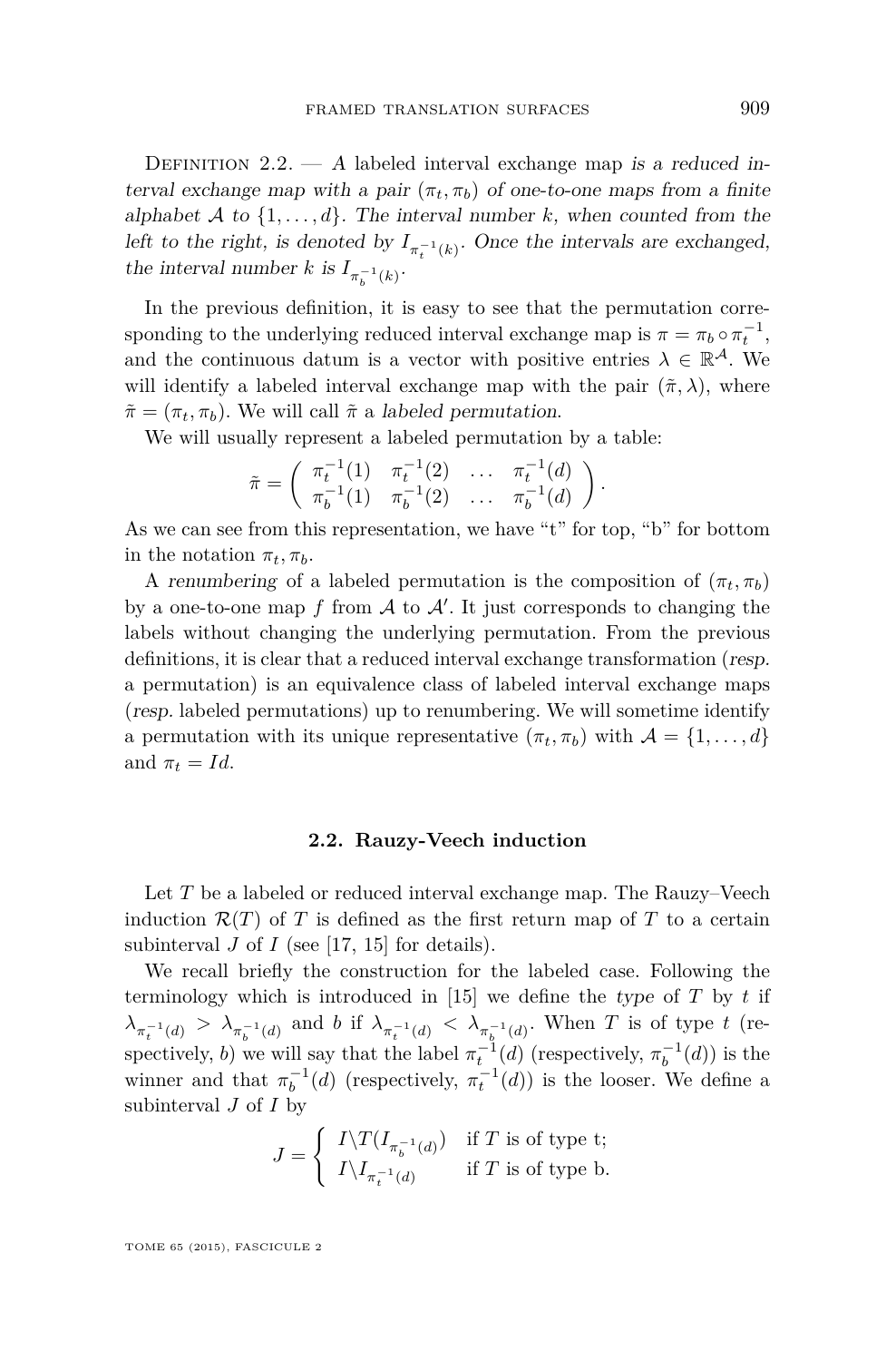The image of  $T$  by the Rauzy-Veech induction  $\mathcal R$  is defined as the first return map of *T* to the subinterval *J*. This is again a labeled interval exchange transformation, defined on *d* letters. The combinatorial datum of this new interval exchange transformation is very easy to calculate in terms of the one of *T*. Indeed, let  $\alpha \in \mathcal{A}$  (resp.  $\beta \in \mathcal{A}$ ) be the winner (resp. looser). Let  $\lambda' \in \mathbb{R}^{\mathcal{A}}$  such that:

$$
\begin{array}{rcl}\n\lambda'_{\alpha} & = & \lambda_{\alpha} - \lambda_{\beta} \\
\lambda'_{\nu} & = & \lambda_{\nu} \qquad \text{for all } \nu \in \mathcal{A} \setminus \{\alpha\}\n\end{array}
$$

Then,  $\mathcal{R}(T) = (\mathcal{R}_{\varepsilon}(\pi), \lambda')$ , where  $\varepsilon$  is the type of T, and  $\mathcal{R}_t$ ,  $\mathcal{R}_b$  are the following combinatorial maps:

(1)  $\mathcal{R}_t$ : let  $k = \pi_b(\pi_t^{-1}(d))$  with  $k \le d - 1$ . Then,  $\mathcal{R}_t(\pi_t, \pi_b) = (\pi'_t, \pi'_b)$ where  $\pi_t = \pi'_t$  and

$$
\pi_b'^{-1}(j) = \begin{cases} \pi_b^{-1}(j) & \text{if } j \leq k \\ \pi_b^{-1}(d) & \text{if } j = k+1 \\ \pi_b^{-1}(j-1) & \text{otherwise.} \end{cases}
$$

(2)  $\mathcal{R}_b$ : let  $k = \pi_t(\pi_b^{-1}(d))$  with  $k \le d - 1$ . Then,  $\mathcal{R}_b(\pi_t, \pi_b) = (\pi'_t, \pi'_b)$ where  $\pi_b = \pi'_b$  and

$$
\pi_t'^{-1}(j) = \begin{cases}\n\pi_t^{-1}(j) & \text{if } j \leq k \\
\pi_t^{-1}(d) & \text{if } j = k+1 \\
\pi_t^{-1}(j-1) & \text{otherwise.} \n\end{cases}
$$

The maps  $\mathcal{R}_t$ ,  $\mathcal{R}_b$  are called the combinatorial Rauzy moves. It is easy to define similar maps for reduced permutations. We first identify *π* with the corresponding  $(Id, \pi_b)$  and perform the Rauzy move. Then, if needed, we renumber the result so that it corresponds to a reduced permutation. We will still denote the corresponding maps by  $\mathcal{R}_t$ ,  $\mathcal{R}_b$ , since it will always be clear, when the distinction is needed, whether or not the objects are labeled or reduced.

We define the Rauzy induction for reduced interval exchange maps by considering labeled interval exchange maps up to renumbering.

DEFINITION 2.3.  $- A$  Rauzy class, usually denoted by R is a minimal set of labeled or reduced permutations invariant by the combinatorial Rauzy moves.

A Rauzy diagram is a graph whose vertices are the elements of a Rauzy class and whose vertices are the combinatorial Rauzy maps.

A Rauzy class or Rauzy diagram will be called labeled or reduced depending on the corresponding permutations.

ANNALES DE L'INSTITUT FOURIER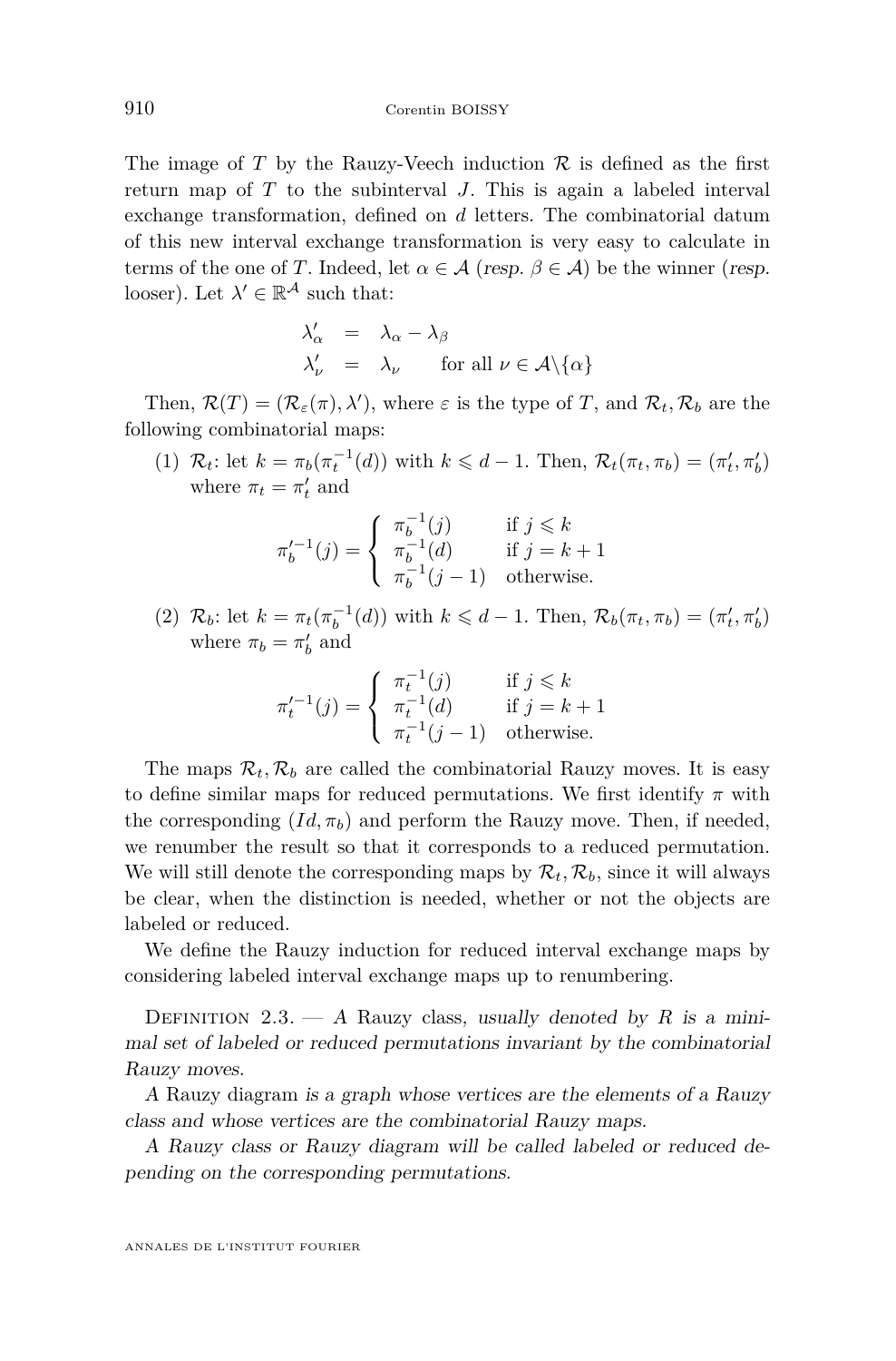<span id="page-7-0"></span>Examples 2.4.

- Let  $\tau_n = \begin{pmatrix} 1 & 2 & \dots & n \\ n & n-1 & \dots & 1 \end{pmatrix}$ . Rauzy proved that the cardinality of  $R(\tau_n)$ is  $2^{n-1} - 1$  for the reduced case, and one can prove "by hand" that it is the same for the labeled case.
- Let  $\pi_n = \begin{pmatrix} 0 & 2 & 3 & \dots & n-1 & 1 & n \\ n & n-1 & \dots & 3 & 2 & 1 & 0 \end{pmatrix}$ . Contrary to the previous case, the labeled and reduced diagrams are not isomorphic anymore. The structure of the labeled and reduced Rauzy diagrams is precisely described in [\[6\]](#page-27-0). It is in particular shown that the cardinality of the reduced diagram is  $2^{n-1} - 1 + n$  and the cardinality of the labeled diagram is  $(2^{n-1} - 1 + n)(n - 1)$ .
- Consider  $\pi = (\frac{1}{9} \frac{2}{1} \frac{3}{4} \frac{4}{3} \frac{5}{2} \frac{6}{5} \frac{7}{8} \frac{8}{7} \frac{9}{6})$ . The reduced Rauzy class is of size<sup>(1)</sup> 1255 and the labeled Rauzy class is of size 30120. The ratio is 24.

#### **2.3. Translation surfaces and moduli space**

A translation surface is a (real, compact, connected) genus *g* surface *X* with a translation atlas i.e. a triple  $(X, \mathcal{U}, \Sigma)$  such that  $\Sigma$  is a finite subset of *X* (whose elements are called singularities) and  $\mathcal{U} = \{(U_i, z_i)\}\$ is an atlas of  $X \setminus \Sigma$  whose transition maps are translations. We will require that for each  $s \in \Sigma$ , there is a neighborhood of *s* isometric to a Euclidean cone. One can show that the holomorphic structure on  $X \setminus \Sigma$  extends to *X* and that the holomorphic 1-form  $\omega = dz_i$  extends to a holomorphic 1-form on *X* where  $\Sigma$  corresponds to the zeroes of  $\omega$  and maybe some marked points. We usually call  $\omega$  an Abelian differential.

For  $g \geq 1$ , we define the moduli space of Abelian differentials  $\mathcal{H}_g$  as the moduli space of pairs  $(X, \omega)$  where X is a genus *g* (compact, connected) Riemann surface and  $\omega$  non-zero holomorphic 1–form defined on *X*. The term moduli space means that we identify the points  $(X, \omega)$  and  $(X', \omega')$  if there exists an analytic isomorphism  $f: X \to X'$  such that  $f^* \omega' = \omega$ . The group  $SL_2(\mathbb{R})$  naturally acts on the moduli space of translation surfaces by post composition on the charts defining the translation structures.

One can also see a translation surface obtained as a polygon (or a finite union of polygons) whose sides come by pairs, and for each pairs, the corresponding segments are parallel and of the same lengths. These parallel sides are glued together by translation and we assume that this identification preserves the natural orientation of the polygons. In this context,

 $(1)$  This can be computed for instance using Zorich's MATHEMATICA software, or using the SAGE package developed by Delecroix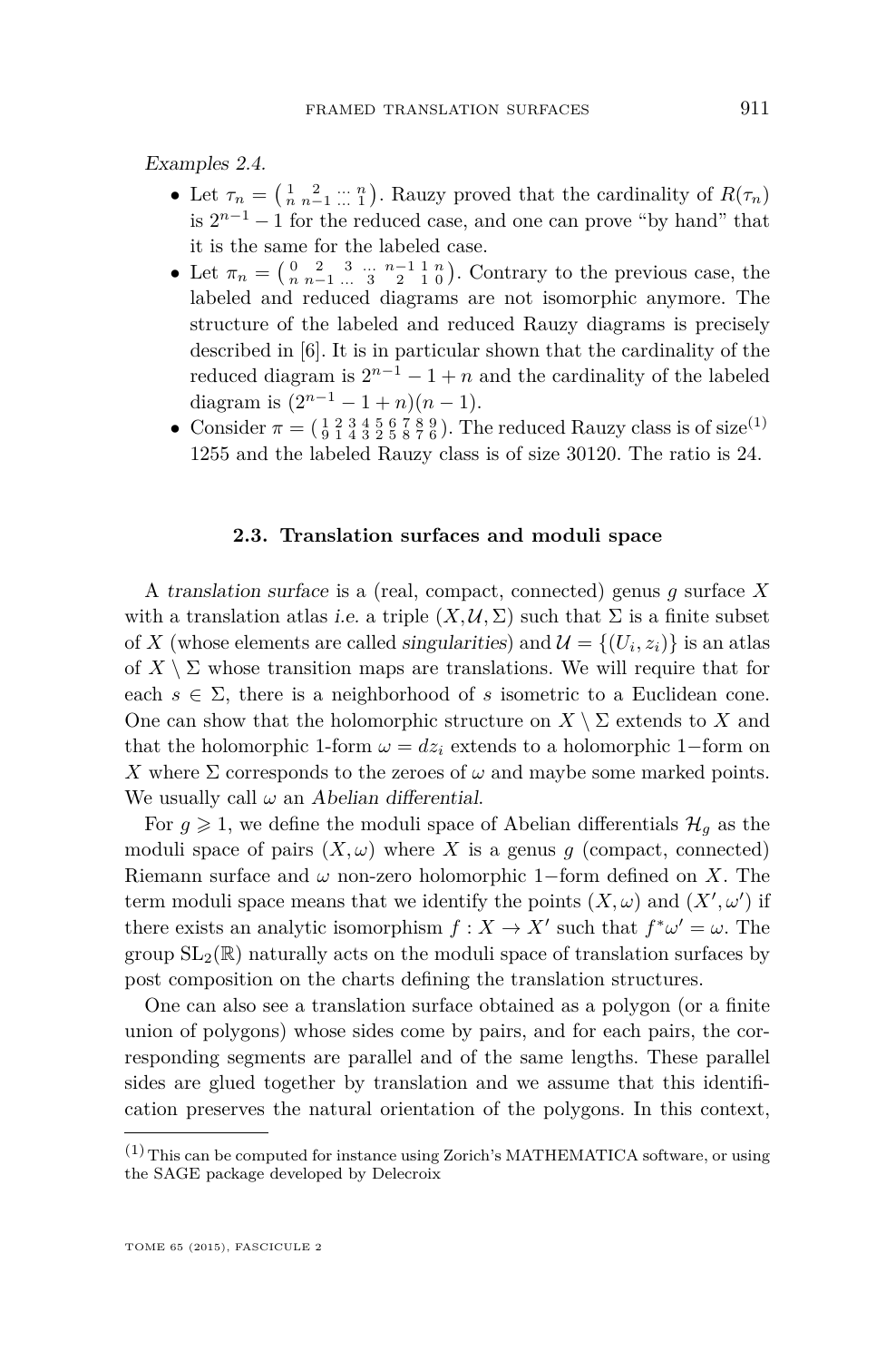two translation surfaces are identified in the moduli space of Abelian differentials if and only if the corresponding polygons can be obtained from each other by cutting and gluing and preserving the identifications. Also, the  $SL_2(\mathbb{R})$  action in this representation is just the natural linear action on the polygons.

The moduli space of Abelian differentials is stratified by the combinatorics of the zeroes; we will denote by  $\mathcal{H}(k_1^{n_1}, \ldots, k_r^{n_r})$  the stratum of  $\mathcal{H}_g$ consisting of (classes of) pairs  $(X, \omega)$  such that  $\omega$  possesses exactly  $n_i$  zeroes on *X* with multiplicities  $k_i$  for all  $i \in \{1, \ldots, r\}$ , and no other zeroes. It is a well known part of the Teichmüller theory that these spaces are (Hausdorff) complex analytic, and in fact algebraic, spaces. These strata are non-connected in general but each stratum has at most three connected components (see [\[13\]](#page-27-0) for a complete classification, or see Section [4\)](#page-14-0).

Given a translation surface *X*, we will call separatrix an oriented half line (possibly finite) starting from a singularity of *X*. A horizontal separatrix *l* will be *outgoing* if it goes on the right in a translation chart, and *incoming* otherwise.

#### **2.4. Suspension data**

The next construction provides a link between interval exchange transformations and translation surfaces. A suspension datum for  $T = (\pi, \lambda)$  is a collection of vectors  $\{\tau_{\alpha}\}_{{\alpha \in \mathcal{A}}}$  such that

- $\bullet$   $\forall$ 1 ≤ *k* ≤ *d* − 1,  $\sum_{\pi_t(\alpha) \leq k} \tau_\alpha > 0$ ,
- $\bullet$   $\forall 1 \leq k \leq d-1, \sum_{\pi_b(\alpha) \leq k} \tau_\alpha < 0.$

We will often use the notation  $\zeta = (\lambda, \tau)$ . To each suspension datum  $\tau$ , we can associate a translation surface  $(X, \omega) = X(\pi, \zeta)$  in the following way.

Consider the broken line  $L_t$  on  $\mathbb{C} = \mathbb{R}^2$  defined by concatenation of the vectors  $\zeta_{\pi_t^{-1}(j)}$  (in this order) for  $j = 1, \ldots, d$  with starting point at the origin. Similarly, we consider the broken line  $L_b$  defined by concatenation of the vectors  $\zeta_{\pi_b^{-1}(j)}$  (in this order) for  $j = 1, \ldots, d$  with starting point at the origin. If the lines  $L_t$  and  $L_b$  have no intersections other than the endpoints, we can construct a translation surface  $X$  by identifying each side  $\zeta_j$  on  $L_t$  with the side  $\zeta_j$  on  $L_b$  by a translation. The resulting surface is a translation surface endowed with the form  $\omega = dz$ . Note that the lines *L<sup>t</sup>* and *L<sup>b</sup>* might have some other intersection points. But in this case,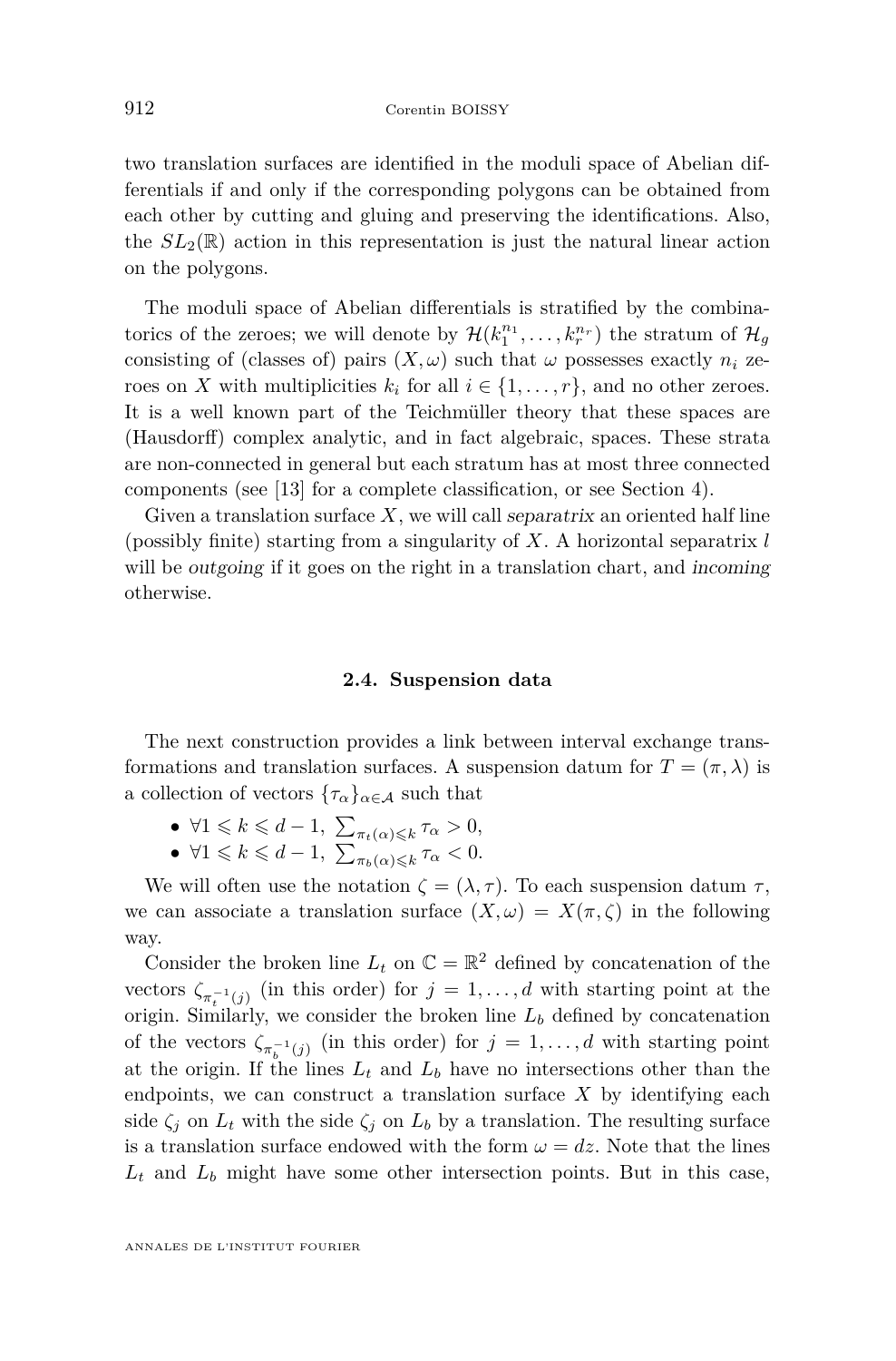

Figure 2.1. The zippered rectangle construction, for two examples of suspension data.

one can still define a translation surface by using the zippered rectangle construction, due to Veech ([\[19\]](#page-28-0)). See for instance Figure 2.1.

Let  $I \subset X$  be the horizontal interval defined by  $I = (0, \sum_{\alpha} \lambda_{\alpha}) \times \{0\}.$ The reduced interval exchange transformation *T* is precisely the one defined by the first return map to *I* of the vertical flow on *X*.

We can extend the Rauzy induction to suspension data in the following way: let  $\tau$  be a suspension data over  $(\pi, \lambda)$ , we define  $\mathcal{R}(\pi, \lambda, \tau) = (\pi', \lambda', \tau')$ by:

- $\mathcal{R}(\pi,\lambda) = (\pi',\lambda')$
- $\tau'_{\alpha} = \tau_{\alpha} \tau_{\beta}$ , where  $\alpha$  (resp.  $\beta$ ) is the winner (resp. looser) for  $T = (\pi, \lambda)$

This extension is known as the Rauzy–Veech induction, and is used as a discretization of the Teichmüller flow.

Remark 2.5. — By construction the two translation surfaces  $X(\pi, \zeta)$ and  $X(\pi', \zeta')$  define the same element in the moduli space.

Remark 2.6. — Note that  $\lambda$ ,  $\tau$  define natural local parameters for the stratum of the moduli space of Abelian differentials.

TOME 65 (2015), FASCICULE 2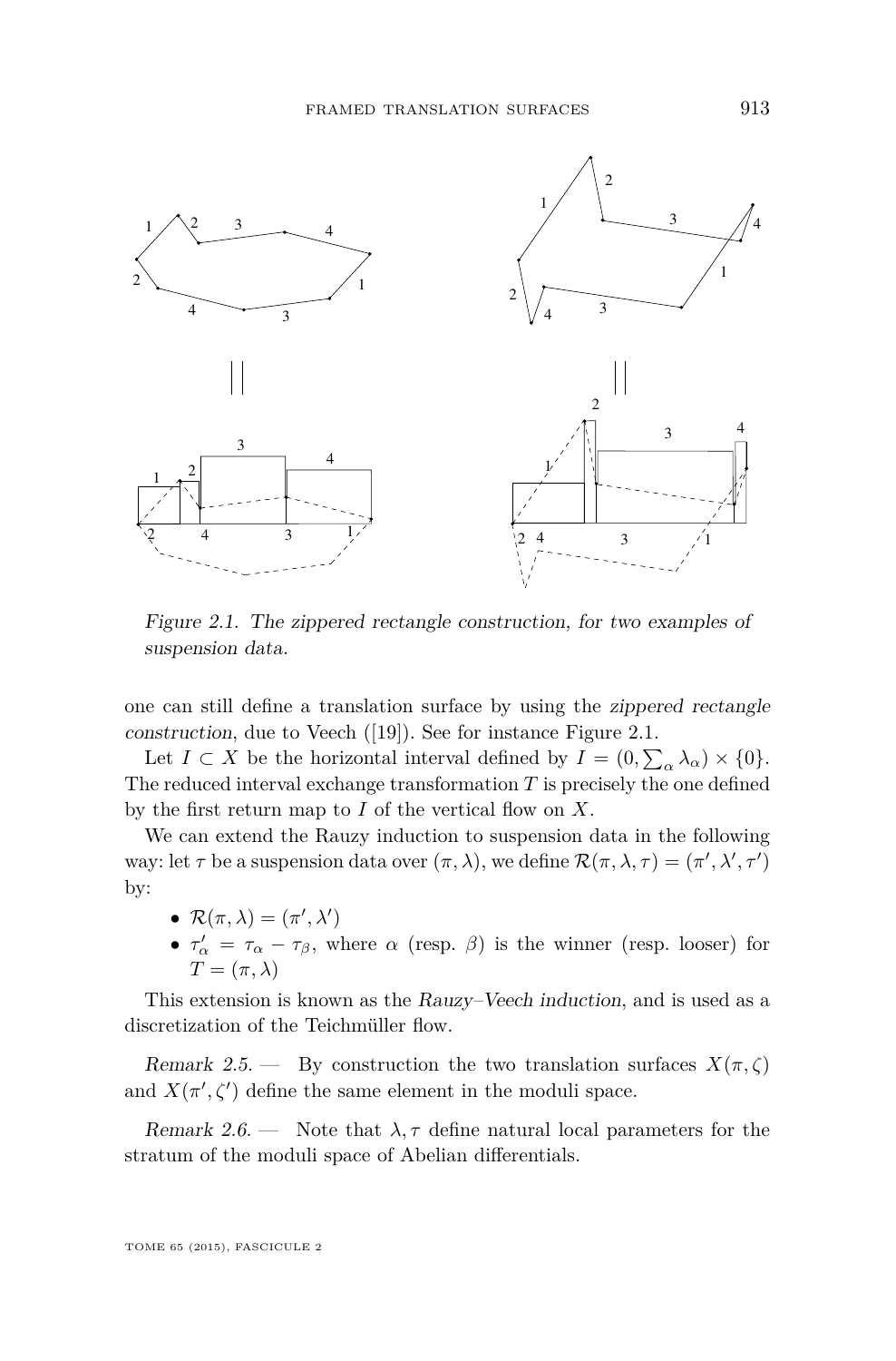<span id="page-10-0"></span>Remark 2.7. — The left end of the two lines in the previous construction  $L_t, L_b$  is a singularity, and the horizontal half line starting from this point to the right corresponds to a choice of a horizontal separatrix starting from this singularity, and it is easy to see that this combinatorial data is preserved under the Rauzy–Veech induction. Let us denote by  $l(\pi, \zeta)$  this separatrix.

#### **3. Rauzy diagrams and framed translation surfaces**

#### **3.1. Moduli space of framed translation surface.**

A frame on a translation surface *X* a map *F<sup>X</sup>* from a discrete alphabet A, to a set  $DC<sub>X</sub>$  of discrete combinatorial data on the surface X.

Let  $\mathcal C$  be a connected component of a stratum of moduli space of translation surfaces, and a collection  $\mathcal F$  of frames for translation surfaces in  $\mathcal C$ , with a fixed alphabet. One can define the corresponding moduli space of framed translation surfaces: two elements  $(X, F_X)$  and  $(X', F'_{X'})$  are identified if there is a translation mapping  $X \to X'$  which is consistent with the frames. Then, we will denote by  $\mathcal{C}(\mathcal{F})$  the corresponding moduli space.

The sets  $\mathcal{DC}_X$  can be many things: incoming or outgoing horizontal separatrices,  $H_1(X,\mathbb{Z})$ , etc... Here we will not study the precise conditions on the collections of frames so that  $\mathcal{C}(\mathcal{F})$  is a "nice" space. We will just introduce three cases, for which  $\mathcal{C}(\mathcal{F})$  are coverings of C. We first ask that  $\mathcal{D}\mathcal{C}_X = \mathcal{S}_X$  is the set of horizontal outgoing separatrices, then we consider the three families of all frames that satisfy the following conditions respectively:

- (1)  $\mathcal{F}_k$ : the set A is a singleton and the image of  $F_X$  is any separatrix adjacent to a degree *k* singularity.
- (2)  $\mathcal{F}_{sat}$ :  $F_X$  is a one-to-one mapping from A to  $\mathcal{S}_X$ .
- (3)  $\mathcal{F}_{comp}: A = \sqcup_k \mathcal{A}_k$ , the map  $F_X$  is injective, and we require that for each *k* any singularity of *S* of degree *k* has a unique separatrix in  $F(A_k)$ .

We will denote respectively by  $\mathcal{C}(\mathcal{F}_k)$ ,  $\mathcal{C}(\mathcal{F}_{sat})$ , and  $\mathcal{C}(\mathcal{F}_{comp})$ , the corresponding moduli spaces, which are finite coverings of  $C$ .

- (1) The space  $\mathcal{C}(\mathcal{F}_k)$  is the moduli space of pairs  $(X, l)$ , where  $X \in \mathcal{C}$ and *l* is a separatrix adjacent to a singularity of degree *k* in *X*.
- (2) The space  $\mathcal{C}(\mathcal{F}_{sat})$  corresponds to translation surfaces where we label each horizontal outgoing separatrix by an element in A. It corresponds to a "saturated case".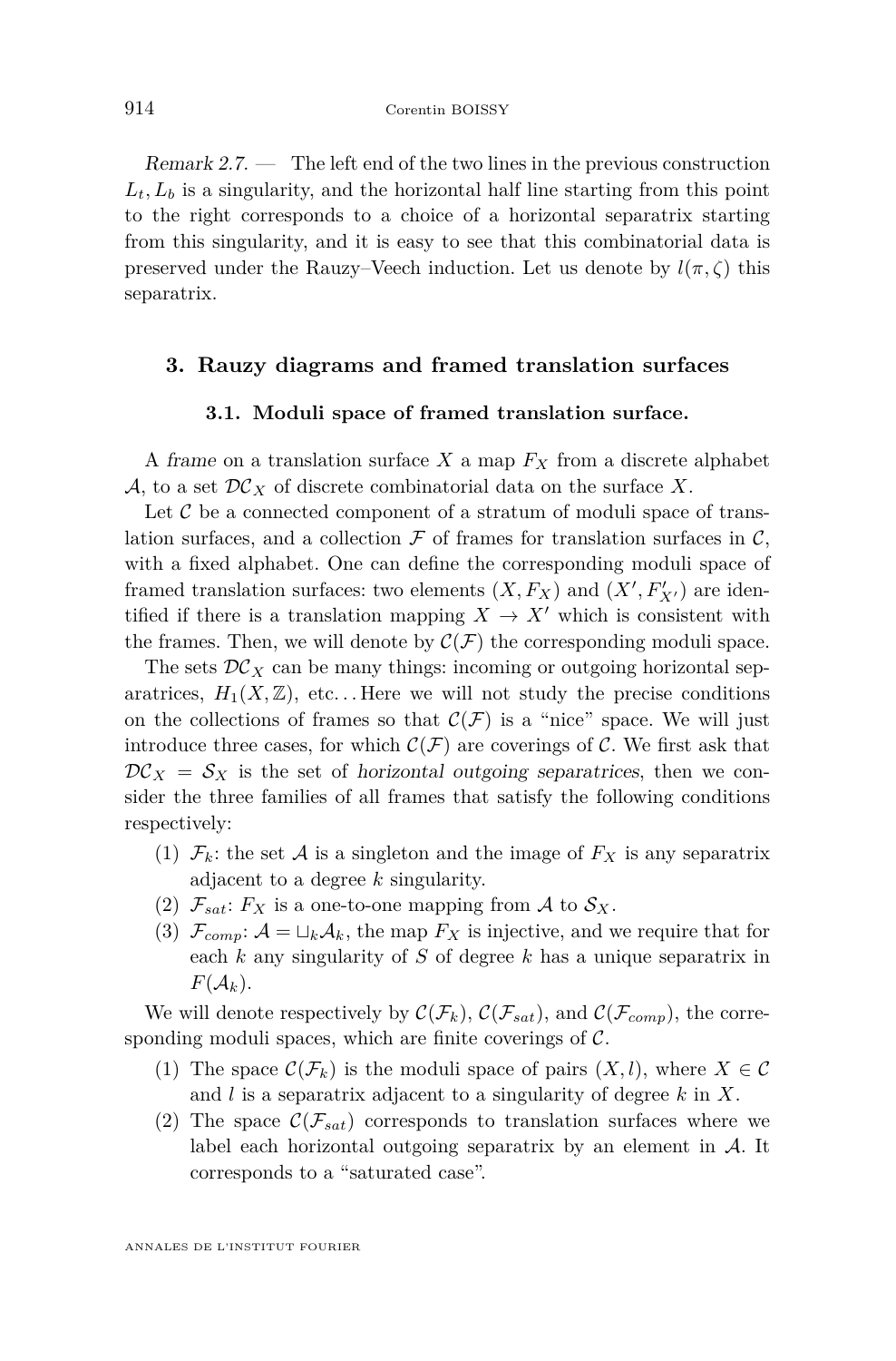(3) The space  $\mathcal{C}(\mathcal{F}_{comp})$  corresponds to translation surfaces where we label exactly one separatrix for each singularity, accordingly to the degree of the singularity.

As we will see, the spaces  $\mathcal{C}(\mathcal{F}_k)$  (resp.  $\mathcal{C}(\mathcal{F}_{sat})$ ) will appear naturally in the study of reduced (resp. labeled) Rauzy classes. We will then reduce the problem to the study of the space  $\mathcal{C}(\mathcal{F}_{comp})$ .

Note that the space  $\mathcal{C}(\mathcal{F}_{comp})$  was also introduced recently by Marchese in [\[14\]](#page-27-0) (Section 3.2).

#### **3.2. Moduli space of reduced suspension data.**

The set of suspension data associated to a labeled or reduced permutation is connected (in fact, convex). Hence, for a Rauzy class  $R$ , all flat surfaces obtained from the Veech construction are in the same connected component of a stratum of the moduli space of Abelian differentials. In fact, according to Remark [2.7](#page-10-0) there is a natural map:

$$
\Phi: \mathcal{H}_R = \left\{ \begin{array}{lcl} (\pi, \zeta), \pi \in R, \\ \zeta \text{ supp. dat. for } \pi \end{array} \right\} / \mathcal{R} \rightarrow \mathcal{C}(\mathcal{F}_k)
$$

$$
[(\pi, \zeta)] \rightarrow (X(\pi, \zeta), l(\pi, \zeta))
$$

Example  $3.1.$  — Let us consider the permutations given in Example [2.4.](#page-7-0) We have:

- For  $\tau_n = \left(\begin{matrix} 1 & 2 & \dots & n \\ n & n-1 & \dots & 1 \end{matrix}\right)$ , the corresponding connected component is  $\mathcal{H}^{hyp}(n-2)$  or  $\mathcal{H}^{hyp}(\frac{n-1}{2}-1, \frac{n-1}{2}-1)$  depending on the parity of *n*.
- For  $\pi_n = \begin{pmatrix} 0 & 2 & 3 & \dots & n-1 & 1 & n \\ n & n-1 & \dots & 3 & 2 & 1 & 0 \end{pmatrix}$ , the corresponding connected component is  $\mathcal{H}^{hyp}(0, n-2)$  or  $\mathcal{H}^{hyp}(0, \frac{n-1}{2} - 1, \frac{n-1}{2} - 1)$ , the singularity which is marked by the Veech construction being of degree 0.
- For  $\pi = (\frac{1}{9} \frac{2}{1} \frac{3}{4} \frac{4}{3} \frac{5}{2} \frac{6}{5} \frac{7}{7} \frac{8}{6})$ , the corresponding stratum is  $\mathcal{H}(1^4)$  =  $\mathcal{H}(1, 1, 1, 1)$  and is connected.

When *R* is a Rauzy class of reduced permutations, then the following theorem was proven in [\[4\]](#page-27-0).

THEOREM 3.2. — The map  $\Phi$  is a homeomorphism on its image. The complement of the image of  $\Phi$  is contained in a codimension 2 subset of  $\mathcal{C}(\mathcal{F}_k)$ , which is connected.

TOME 65 (2015), FASCICULE 2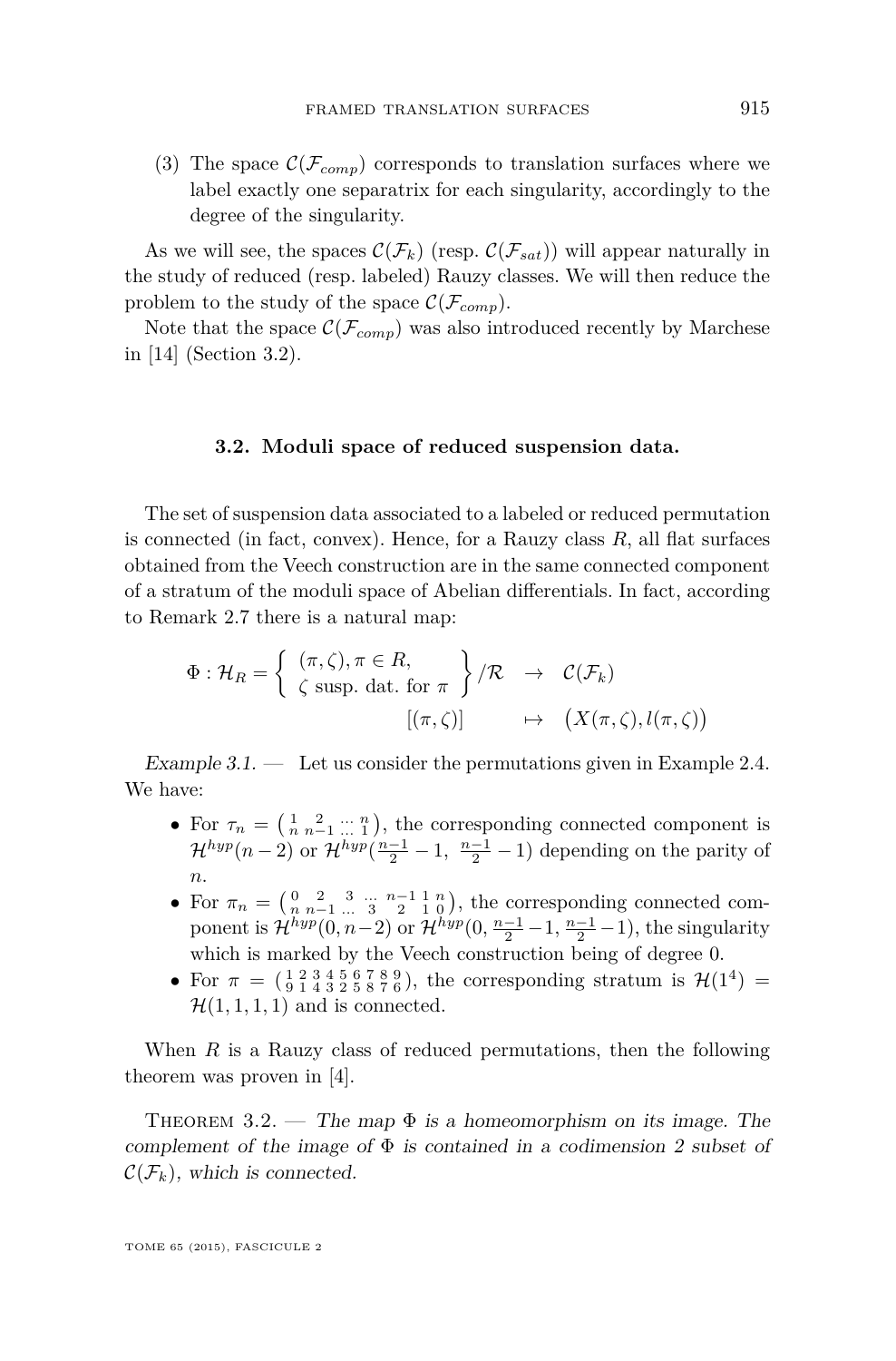### **3.3. Moduli space of labeled suspension data 3.3. Moduli space of labeled suspension data**

The previous section describes what represents "geometrically" a reduced The previous section describes what represents "geometrically" a reduced Rauzy diagram (or more precisely, the corresponding moduli space of sus-Rauzy diagram (or more precisely, the corresponding moduli space of suspension data): a suspension data for a reduced permutation, modulo the pension data): a suspension data for a reduced permutation, modulo the Rauzy–Veech induction corresponds to a translation surface with a marked Rauzy–Veech induction corresponds to a translation surface with a marked separatrix, *i.e.* an element of  $\mathcal{F}_k(\mathcal{C})$ .

In this section, we give an analogous description of a labeled Rauzy dia-In this section, we give an analogous description of a labeled Rauzy diagram. In this case, a suspension data for a labeled permutation, modulo the gram. In this case, a suspension data for a labeled permutation, modulo the Rauzy–Veech induction corresponds to a translation surface where all the Rauzy–Veech induction corresponds to a translation surface where all the separatrices are labeled, *i.e* an element of  $C(\mathcal{F}_{sat})$ . Then, we will show next that we can reduce the problem to studying the moduli space of translation that we can reduce the problem to studying the moduli space of translation surfaces with a single marked separatrix for each singularities.



Figure 3.1. A framing of a surface issued from the Veech construction. Figure 3.1. A framing of a surface issued from the Veech construction. *Figure 3.1.* A *Hammig of a surface issued from the* Here we have  $l_i = F(i)$  for  $i = 1, 2, 3, 4$  and  $l_1 = l_2$ .

Let  $\pi = (\pi_t, \pi_b)$  be a labeled permutation and let  $\zeta$  be a suspension data for *π*. The zippered rectangle construction naturally defines a framed data for *π*. The zippered rectangle construction naturally defines a framed translation surface (see Figure 3.1) in the following way: for each rectangle translation surface (see Figure 3.1) in the following way: for each rectangle in the Veech construction, the left vertical side contains a unique singular-in the Veech construction, the left vertical side contains a unique singularity. Hence, we can label the corresponding outgoing horizontal separatrix ity. Hence, we can label the corresponding outgoing horizontal separatrix with the letter of the rectangle. Furthermore, two of these rectangles (corresponding to  $\pi_t^{-1}(1)$  and  $\pi_b^{-1}(1)$ ) intersect the corresponding singularity at a left corner (the bottom for one, the top for the other), and the corresponding horizontal outgoing separatrix is the same, so is labeled twice: once ing horizontal outgoing separatrix is the same, so is labeled twice: once by the symbol  $\pi_t^{-1}(1)$ , and once by the symbol  $\pi_b^{-1}(1)$ . For all the other  $r$ ectangles, the singularity on the left is in the interior of the left vertical side, hence, each corresponding separatrix is uniquely labeled. Therefore side, hence, each corresponding separatrix is uniquely labeled. Therefore one gets a one-to-one map: one gets a one-to-one map:

$$
F: \mathcal{A}' \to \mathcal{S}_X
$$

ANNALES DE L'INSTITUT FOURIER ANNALES DE L'INSTITUT FOURIER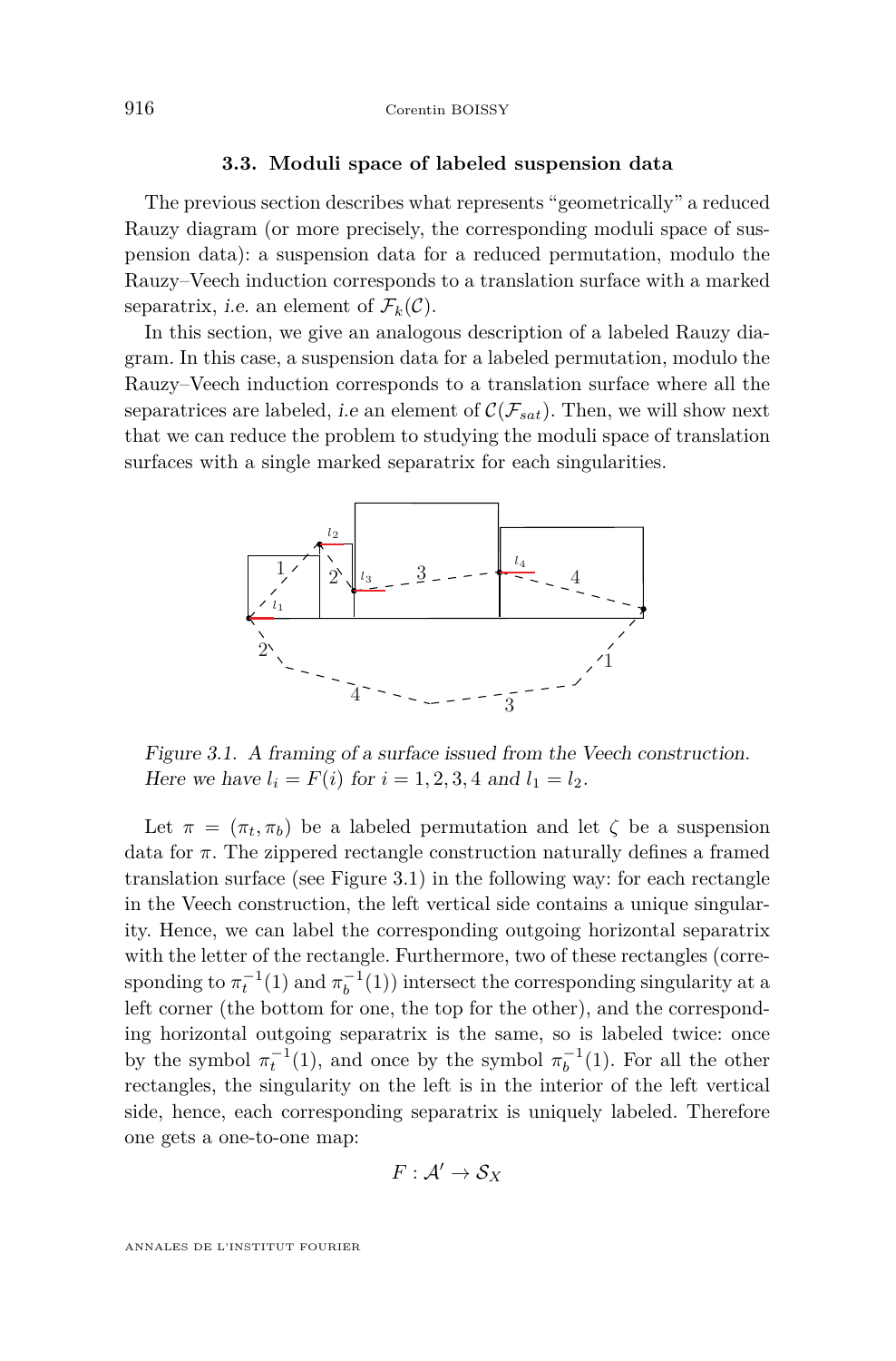<span id="page-13-0"></span>where  $\mathcal{A}'$  is the quotient of  $\mathcal{A}$  by the equivalence relation  $\pi_t^{-1}(1) \sim \pi_b^{-1}(1)$ .

The element  $F(\{\pi_t^{-1}(1), \pi_b^{-1}(1)\})$  will be refered as the doubly labeled separatrix.

LEMMA 3.3. — Let  $(\pi, \zeta)$  as previously. The framed translation surface constructed as before from  $(\pi, \zeta)$  and the one defined by  $\mathcal{R}(\pi, \zeta)$  are the same element in  $\mathcal{C}(\mathcal{F}_{sat})$ .

 $Proof.$  — This is an elementary check.  $\Box$ 

The following proposition transforms the initial combinatorial question into a topological one on the moduli space of Abelian differentials.

PROPOSITION  $3.4.$  — There is a natural one-to-one correspondence between labeled Rauzy classes and connected components of the moduli space of framed translation surfaces  $\mathcal{C}(\mathcal{F}_{sat})$ . The degree of the mapping from a labeled Rauzy diagram to the reduced one is then precisely the degree of the natural mapping from a connected component of  $\mathcal{C}(\mathcal{F}_{sat})$  to  $\mathcal{C}(\mathcal{F}_{k})$ .

Proof. — Let  $R_{all}$  be the set of labeled permutations that corresponds to  $\mathcal{C}(\mathcal{F}_k)$ , and let:

 $\mathcal{H}_{R_{all}} = \{(\pi, \zeta), \pi \in R_{all}, \zeta \text{ suspension data for } \pi\}/\mathcal{R}.$ 

By Lemma 3.3 there is a map  $\Phi_{sat} : \mathcal{H}_{R_{all}} \to \mathcal{C}(\mathcal{F}_{sat})$  such that the following diagram commutes.

$$
\begin{array}{ccc}\n\mathcal{H}_{R_{all}} & \xrightarrow{\Phi_{sat}} & \mathcal{C}(\mathcal{F}_{sat}) \\
\downarrow p_0 & & \downarrow p_1 \\
\mathcal{H}_R & \xrightarrow{\Phi} & \mathcal{C}(\mathcal{F}_k)\n\end{array}
$$

Here  $p_0$  is the canonical map that replace a labeled permutation by a reduced one, and  $p_1$  is the map that "forget" all labels except for the doubly labeled separatrix. The maps  $\Phi$  and  $\Phi_{sat}$  are homeomorphisms on their images, and onto up to codimension 2 subsets (see [\[4\]](#page-27-0), Section 3 for details.). Hence,  $\mathcal{H}_{R_{all}}$  and  $\mathcal{C}(\mathcal{F}_{sat})$  have the same number of connected components, and the degree of the maps  $p_1$  and  $p_0$ , when restricted to a connected component are the same. But the degree of the map  $p_0$  restricted to a connected component is precisely the degree of natural map from the labeled Rauzy diagram to the reduced one.

#### **3.4. Moduli space of translation surfaces with frame.**

There are obvious invariants for the connected components of the moduli space  $\mathcal{C}(\mathcal{F}_{sat})$ . Indeed, two elements of  $\mathcal{C}(\mathcal{F}_{sat})$  that are in the same connected component must satisfy the following property: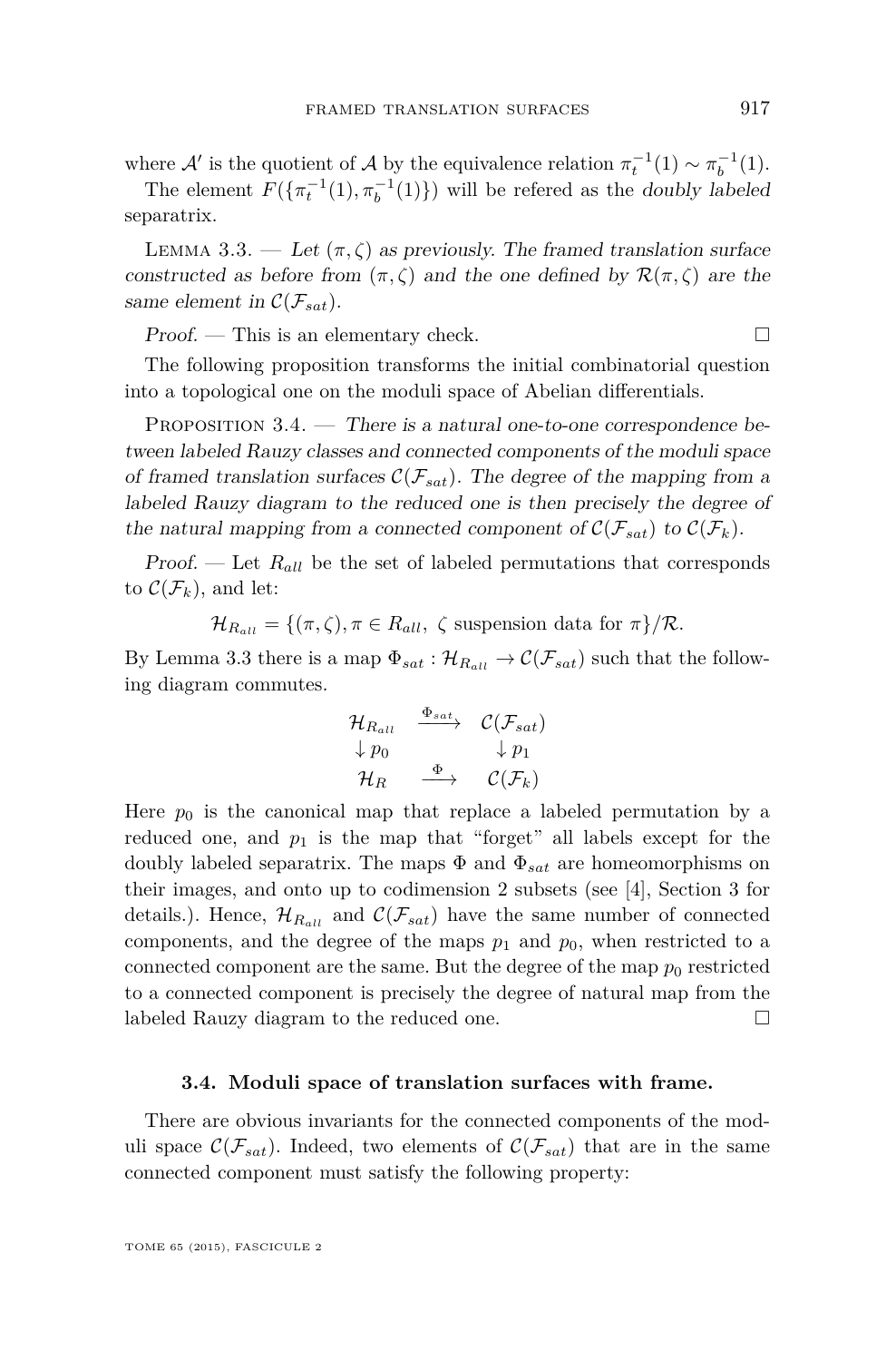- <span id="page-14-0"></span>• The labels that correspond to a given singularity on one surface must correspond to a same singularity on the other surface.
- The canonical cyclic order on the set of labels obtained by rotating clockwise around a singularity must be the same.

Hence, a connected component of  $C(\mathcal{F}_{sat})$  is clearly isomorphic to a connected component of  $\mathcal{C}(\mathcal{F}_{comp})$ .

Let  $\alpha \in A_k$  be a label associated to a degree k singularity. There is a natural covering  $p_\alpha$  from  $\mathcal{C}(\mathcal{F}_{conn})$  to  $\mathcal{C}(\mathcal{F}_k)$  obtained by "forgetting" all the markings, except the one that corresponds to  $\alpha$ . The following proposition summarizes the discussion of this section, and is equivalent to Proposition [1.2.](#page-3-0)

PROPOSITION 3.5. — Let  $R_{lab}$  be a labeled Rauzy class and R be the corresponding reduced one. Let *k* be the degree of the marked singularity associated to *R*. The ratio  $\frac{|R_{lab}|}{|R|}$  equals the degree of the canonical projection  $p_{\alpha}: \mathcal{C}(\mathcal{F}_{comp}) \to \mathcal{C}(\mathcal{F}_{k}),$  restricted to a connected component of  $\mathcal{C}(\mathcal{F}_{conn})$ , where  $\alpha$  is a label associated to a degree *k* singularity.

Proof. — It was proven in [\[4\]](#page-27-0) that  $\mathcal{C}(\mathcal{F}_k)$  is connected. A connected component of  $\mathcal{C}(\mathcal{F}_{comp})$  is naturally isomorphic to a connected component of  $\mathcal{C}(\mathcal{F}_{sat})$ . Then, we just apply Proposition 3.4.  $\mathcal{C}(\mathcal{F}_{sat})$ . Then, we just apply Proposition [3.4.](#page-13-0)

#### **4. Topological invariants for framed translation surfaces**

From now on, a framed translation surface will be an element in  $\mathcal{C}(\mathcal{F}_{comp})$ .

As seen in Proposition 3.5, the formula given in Theorem [1.1](#page-2-0) is related to the number of connected components of  $\mathcal{C}(\mathcal{F}_{comp})$ . Also, the degree of the covering  $\mathcal{C}(\mathcal{F}_{comp}) \to \mathcal{C}$ , restricted to a connected component of  $\mathcal{C}(\mathcal{F}_{comp})$ , is clearly  $\frac{\Pi_{i=1}^r n_i \bar{l}(k_i+1)^{n_i}}{c}$ , where *c* is the number of connected component of  $C(\mathcal{F}_{comp})$ , since  $\Pi_{i=1}^{r}n_i!(k_i+1)^{n_i}$  is the number of possible frames  $F \in$  $\mathcal{F}_{comp}$  on a surface.

In this section, we give lower bounds on the number of connected components of  $\mathcal{C}(\mathcal{F}_{comp})$ . There are two cases.

• The "hyperelliptic case". If the corresponding surfaces are all hyperelliptic and have two singularities of degree  $q-1$ , with possibly some added regular marked points, then  $\mathcal{C}(\mathcal{F}_{comp})$  cannot be connected due to the extra symmetries of the underlying translation surfaces.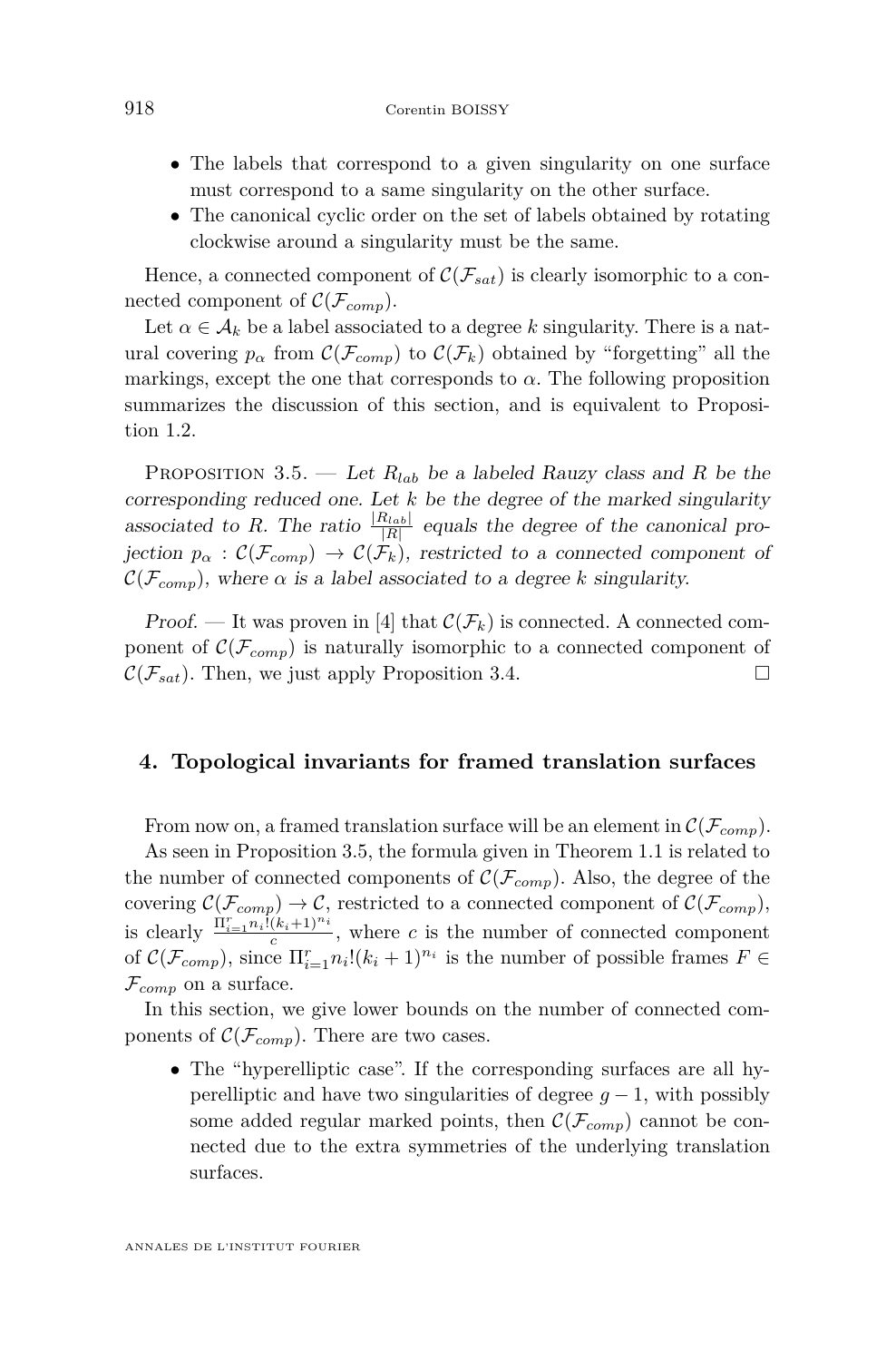<span id="page-15-0"></span>• The "odd singularity case". When there are odd degree singularities, we can define on  $\mathcal{C}(\mathcal{F}_{comp})$  a topological invariant which generalizes the well known spin structure invariant for the moduli space of Abelian differentials, found by Kontsevich and Zorich.

Recall that a Riemann *S* surface is hyperelliptic if there exists an involution  $\tau$  such that  $S/\tau = \mathbb{CP}^1$ . Since  $\mathbb{CP}^1$  does not have any nontrivial Abelian differential, then for any translation surface  $(S, \omega)$  such that *S* is hyperelliptic the corresponding involution  $\tau$  satisfies  $\tau^* \omega = -\omega$ . In particular, this means that the translation surface  $(S, \omega)$  have an isometric involution which reverses the vertical direction. Kontsevich and Zorich have shown that for each genus  $q \ge 2$ , there are exactly two strata that contain a connected component which consists only of hyperelliptic translation surfaces. These are the strata  $\mathcal{H}(2g-2)$  and  $\mathcal{H}(g-1,g-1)$ . Of course, for each stratum, one can also define new ones by adding regular marked points on the surfaces.

PROPOSITION 4.1. — Assume that  $\mathcal C$  consists only of hyperelliptic translation surfaces with two singularities of degree  $g - 1$  and  $n_0$  regular marked points. Then,  $\mathcal{C}(\mathcal{F}_{comp})$  has at least *g* connected components.

Proof. — Let  $X \in \mathcal{C}(\mathcal{F}_{comp})$ . We denote by  $l_0$  and  $l_1$  the marked separatrices associated to the degree  $q-1$  singularities, and we denote by  $P_i$ the singularity corresponding to *l<sup>i</sup>* .

The hyperelliptic involution interchanges  $P_0$  and  $P_1$ . Hence, there is a well defined (incoming) separatrix  $l'_1$  adjacent to  $P_1$  which is the image of *l*<sub>0</sub>. The angle  $\theta$  between *l*<sub>1</sub><sup>'</sup> and *l*<sub>1</sub> is an odd multiple of  $\pi$  and is constant under continuous deformations of *X* inside the ambient stratum. Note that the value of  $\theta$  does not depend on any choice. Hence the value of  $\theta$  is an invariant of the connected component of  $\mathcal{C}(\mathcal{F}_{comp})$ . Since all the values  $\pi, 3\pi, \ldots, (2g-1)\pi$  are possible, we see that the number of connected components of  $\mathcal{C}(\mathcal{F}_{\text{comm}})$  is at least  $g$ . components of  $\mathcal{C}(\mathcal{F}_{comp})$  is at least *g*.

PROPOSITION  $4.2.$  — Assume that C consists of translation surfaces with at least one odd degree singularity. Then,  $\mathcal{C}(\mathcal{F}_{comp})$  has at least 2 connected components.

We postpone the proof of this proposition to the end of this section. We first define the "spin structure" invariant for  $\mathcal{C}(\mathcal{F}_{conn})$ .

Let X be a completely framed surface with at least one odd degree singularity. Note that the number of odd degree singularities of *X* is necessarily even, since the sum of the degree of the singularities must be equal to  $2g - 2$  by the Riemann-Roch formula. For each singularity, we have given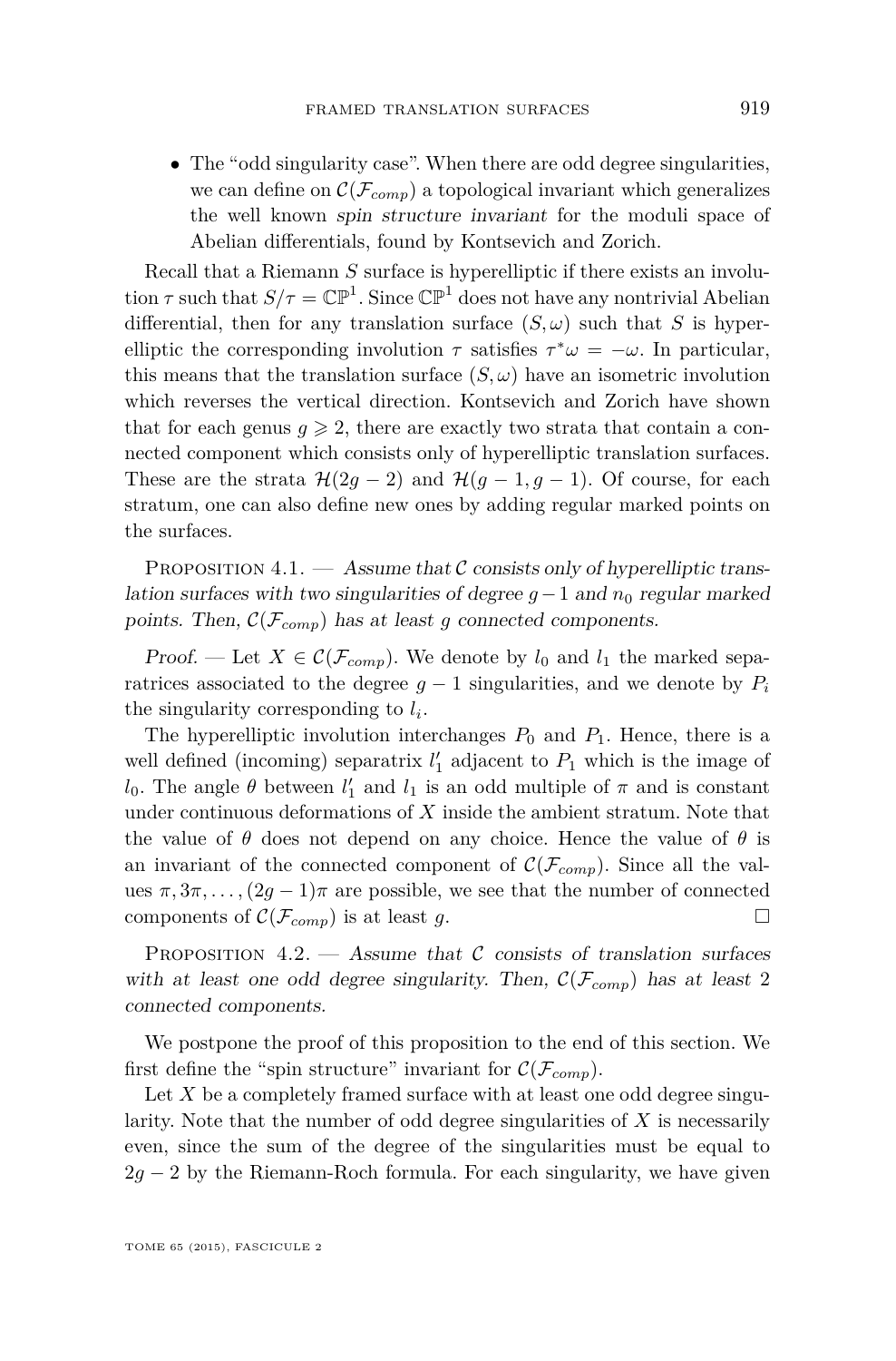<span id="page-16-0"></span>a name  $\alpha \in \mathcal{A}$  to a horizontal outgoing separatrix. Now let us fix a total order on the finite alphabet A, so that the marked separatrices are nat-<br>and  $\alpha$  and  $\alpha$  and  $\alpha$  and  $\alpha$  to a total outgoing separatrices are noturally ordered. This order induces an oriented pairing of the separatrices corresponding to odd degree singularities.



Figure 4.1. Building a surface with only even degree singularities.

Now let  $(l_1, l_2)$  be such a pair. We rotate the first separatrix clockwise by an angle  $\pi/2$ , and the second one counterclockwise by an angle  $\pi/2$ . We obtain pairs of vertical separatrices, the first one being on the positive direction, the second one on the negative direction. We denote by  $(l_1^+, l_2^-)$  this pair of positive/negative vertical separatrices, let us also denote by  $k_1, k_2$ the degree of the corresponding zeroes. According to Hubbard–Masur [\[11\]](#page-27-0), there exists a (smooth) path  $\nu$  transverse to the horizontal foliation which starts being tangent to  $l_1^+$  and ends being tangent to  $l_2^-$ . Now we consider the following surgery: we cut the surface  $X$  along the path and paste in a "curvilinear parallelogram" with two small horizontal sides and two opposite sides that are isomorphic to  $\nu$  (see Figure 4.1). Then, gluing together the horizontal sides of the parallelogram, one obtains a translation surface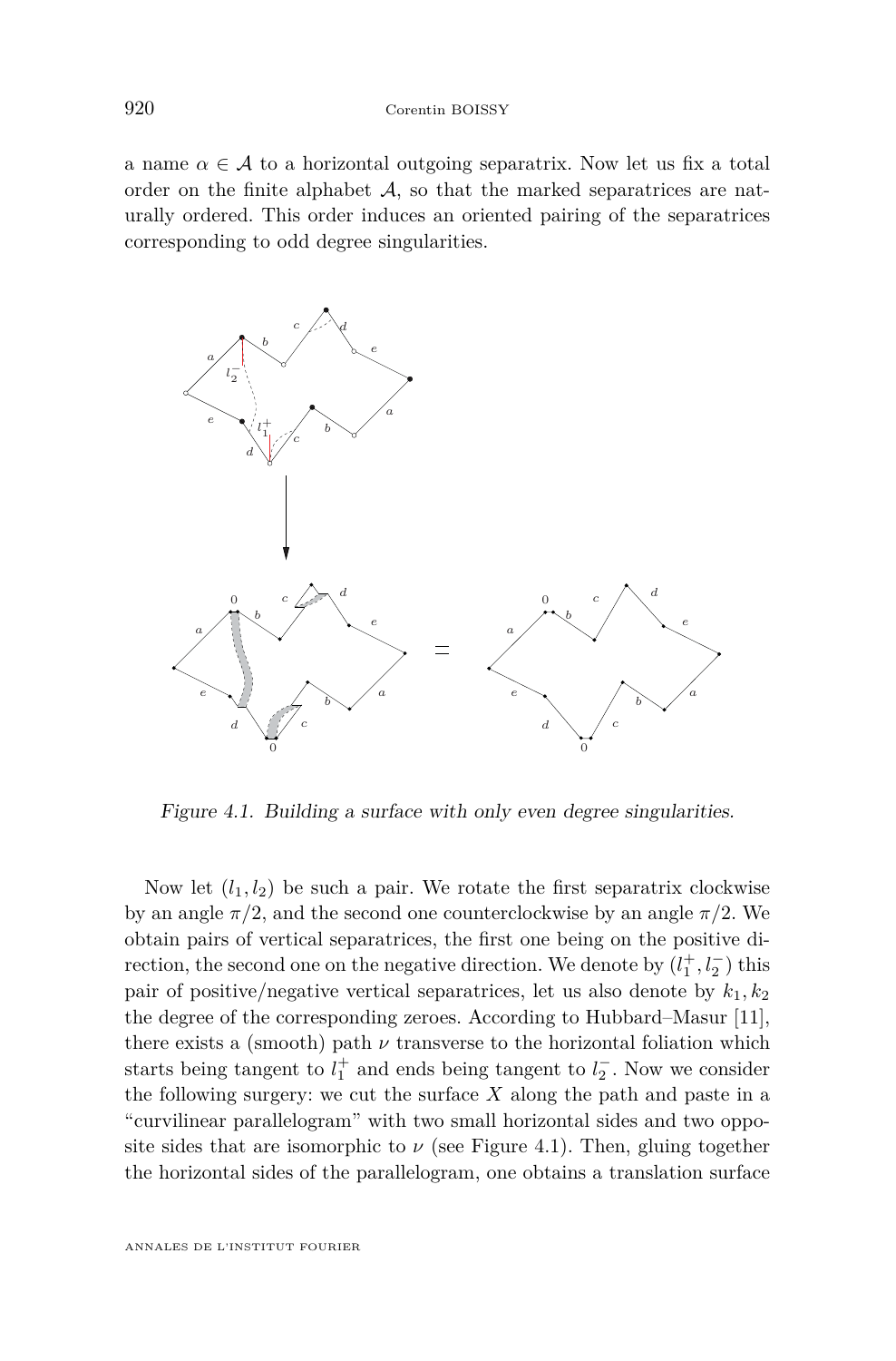where the pair of singularities corresponding to  $l_1^+, l_2^-$  have become a singularity of degree  $k_1 + k_2 + 2$ , which is even. We will refer to this construction as the parallelogram construction with parameters  $(l_1, l_2)$ .

Then, we apply this procedure on all the pairs of vertical separatrices that were defined previously. The resulting translation surface only has even singularities and is of genus at least 3, since the minimal genus case corresponds to starting from  $\mathcal{H}(1,1)$  and ending in  $\mathcal{H}(1+1+2)$ .

Recall that the strata of the moduli space of Abelian differentials corresponding to only even degree singularities are not connected as soon as the genus is greater than or equal to 3, and are distinguished by the parity of spin structure. We will prove the following lemma:

LEMMA  $4.3.$  — The connected component of the resulting surface in the previous construction doesn't depend on the chosen paths.

Proof. — Up to a small deformation of the surface *X*, one can assume that it is obtained by the Veech construction starting from a data  $(\pi, \lambda, \tau)$ . Then, for a pair  $l_1, l_2$  of separatrices as previously, the surface obtained after the parallelogram construction with parameters  $l_1, l_2$  also arises from the Veech construction, where the corresponding permutation is obtained from  $\pi$  by adding a new label on the top before the symbol corresponding to *l*<sup>2</sup> and the same label on the bottom before the label corresponding to  $l_1$ . For instance, in Figure [4.1,](#page-16-0) the labeled permutation  $\begin{pmatrix} a & b & c & d & e \\ e & d & c & b & a \end{pmatrix}$  becomes  $\begin{pmatrix} a & 0 & b & c & d & e \\ e & d & 0 & c & b & a \end{pmatrix}$ , since  $l_1$  corresponds to *c* and  $l_2$  corresponds to *b*.

In particular, the permutation after removing all the odd degree singularities doesn't depend on the choices of the paths, but only on the order that we have chosen on  $\mathcal{A}$ .

Proof of Proposition  $4.2$ . — We just need to show that the spin structure invariant defined before reaches all the possible values. First we recall Kontsevich–Zorich formula for the parity of spin structure for a translation surface  $X'$  of genus  $g'$  with only even degree singularities. Consider  $a_1, b_1, \ldots, a_{g'}, b_{g'}$  a collection of closed paths that represent a symplectic basis of the homology  $H_1(X';\mathbb{Z})$ , and such that each path does not pass through any singularity. We can assume that the  $a_i, b_i$  are parametrized by the arc length. For each  $a_i$  (resp.  $b_i$ ), we define  $\text{ind}(a_i)$  (resp.  $\text{ind}(b_i)$ ) to be the index of the map  $\mathbb{S}^1 \to \mathbb{S}^1$ ,  $t \mapsto a'_i(t)$  (resp.  $t \mapsto b'_i(t)$ )). Then, the parity of spin structure of  $X'$  is defined by the following formula:

$$
\sum_{i=1}^{g'} (ind(a_i) + 1)(ind(b_i) + 1) \mod 2
$$

TOME 65 (2015), FASCICULE 2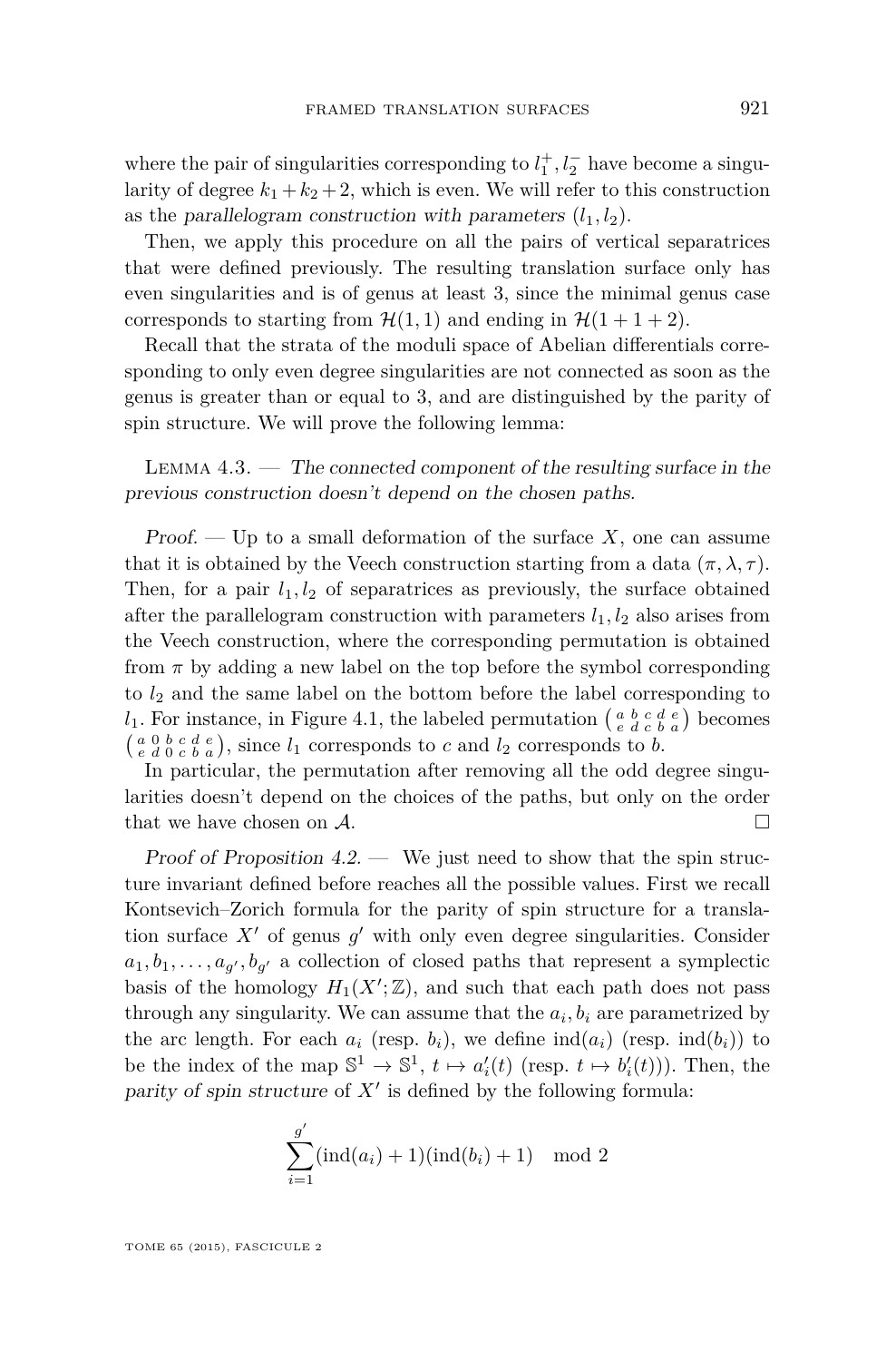The result does not depend on the choice of the symplectic basis and is therefore an invariant of connected components of the strata of the moduli space of Abelian differentials (see [\[13\]](#page-27-0)).

In the definition of the invariant for  $\mathcal{C}(\mathcal{F}_{comp})$ , we successively glue together some pairs of odd degree singularities. We can also glue all pairs except one and therefore we can assume that there is only one pair  $(P_1, P_2)$ of odd degree singularities, of degree  $k_1$  and  $k_2$  respectively, on the surface.

We present such surface *X* as coming from the Veech construction with parameters  $(\pi, \lambda, \tau)$ . Let *g* be the genus of this surface. As in Figure [4.1,](#page-16-0) we have a pair  $l_1^+, l_2^-$  of positive/negative vertical separatrix, we choose a path  $\gamma$  transverse to the horizontal foliation. There exists a collection of closed paths  $a_1, b_1, \ldots, a_g, b_g$  that do not intersect  $\gamma$  and that represent a symplectic basis of the homology  $H_1(X, \mathbb{Z})$ . Let also  $a_0$  be a small circle around the singularity *P*1.

When doing the parallelogram construction with parameters  $l_1, l_2$  using *γ*, the closed paths  $a_i, b_i$  persists and also the path  $a_0$ . Considering a path isometric to  $\gamma$  inside the parallelogram, one obtains a closed path  $b_0$ , that intersect  $a_0$  only once, and that does not intersect  $a_i, b_i$  for all  $i \in \{1, \ldots, g\}$ . Hence, one gets symplectic basis on the homology of the newly built surface, that can be used to compute the corresponding parity of spin structure. Here, as we will see later, the only relevant data are the indices of  $a_0$  and  $b_0$ . We clearly have:

- $ind(a_0) = k_1 + 1 \mod 2 = 0 \mod 2$ .
- $ind(b_0) = 0$ .

Now we start again from the surface  $X$  and replace the separatrix  $l_2$  by the separatrix  $l_3$ , obtained by rotating  $l_2$  by the angle  $2\pi$ . Then, we do the parallelogram construction with parameters  $(l_1, l_3)$ . We consider the following symplectic basis on the resulting flat surface:

- The path  $a_i, b_i$ , for  $i \in \{1 \dots g\}$  which persist under this construction.
- The path  $a_0$ , which also persists under this construction.
- A path  $b'_0$  obtained as in Figure [4.2](#page-19-0)

The indices of  $a_0, a_1, \ldots, a_g$  and of  $b_1, \ldots, b_g$  are the same as previously, but  $\text{ind}(b'_0) = 1$ .

Since,  $\text{ind}(a_0) + 1 = 1 \mod 2$ , the surface obtained from  $(l_1, l_3)$  has a different parity of spin structure as the one obtained from  $(l_1, l_2)$ . Hence, the two corresponding flat surfaces are in different connected components of the moduli space of Abelian differentials. This proves that  $\mathcal{C}(\mathcal{F}_{comp})$  has at least 2 connected components.  $\Box$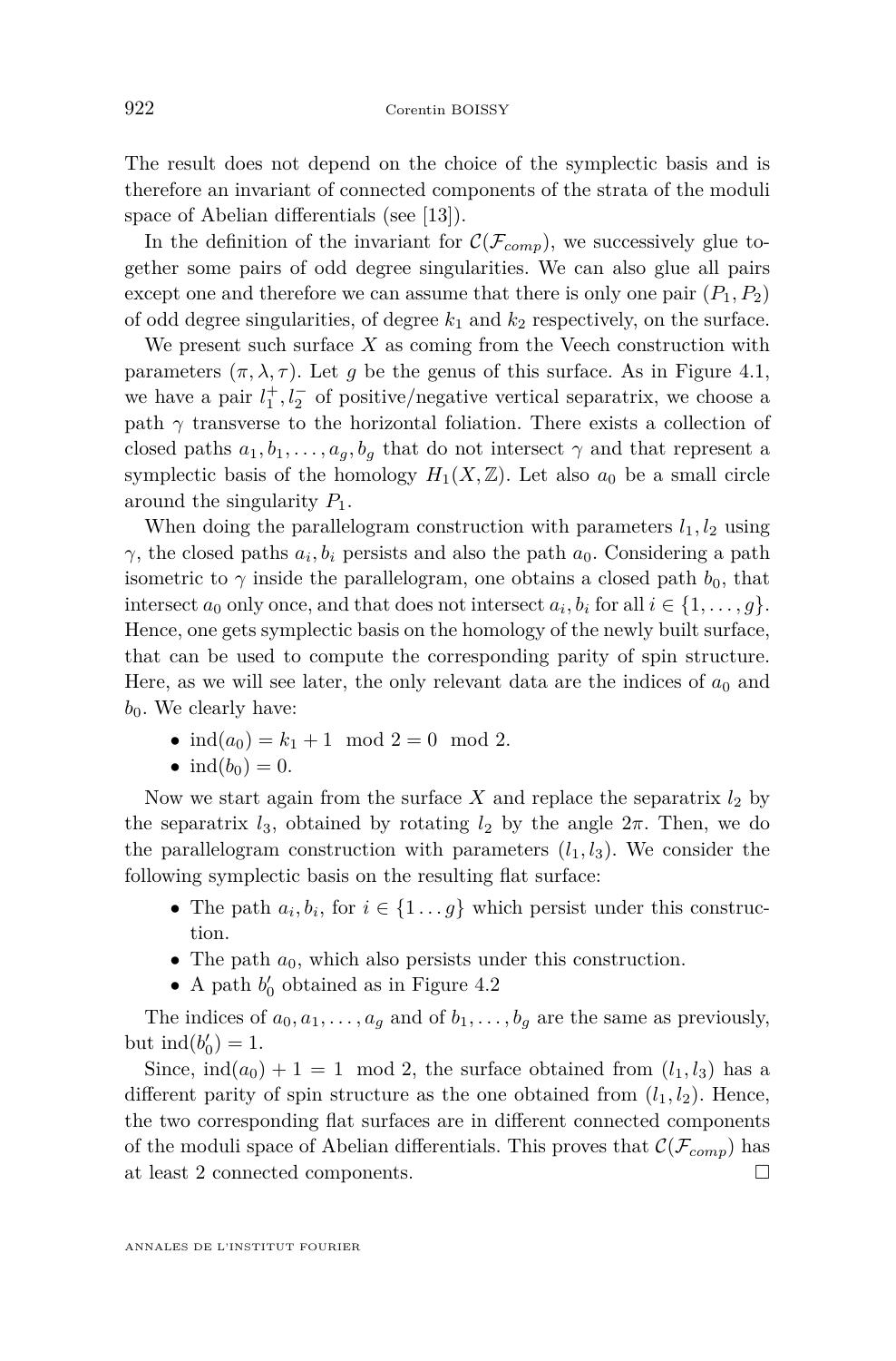<span id="page-19-0"></span>

Figure 4.2. Building two surfaces with different spin structure Figure 4.2. Building two surfaces with different spin structure

## $\textbf{5.} \enskip \textbf{Number of connected components of } \mathcal{C}(\mathcal{F}_{comp})$

bounds on the number of connected components of  $\mathcal{C}(\mathcal{F}_{comp})$ . Here, we In the previous section, we have used topological invariants to find lower show that they are the exact values.

#### **5.1. Three elementary surgeries.**

Here we describe some elementary closed paths in  $\mathcal C$  that lift to unclosed paths in  $\mathcal{C}(\mathcal{F}_{comp})$ .

Recall that a saddle connection  $\gamma$  joining two distinct singularities is simple if there exists no other saddle connection homologous to  $\gamma$ . In particular, it means that up to a small deformation of the surface in the ambient stratum, there is no other saddle connection in the surface parallel to  $\gamma$ . Then, deforming suitably the surface with the Teichmüller geodesic flow (see [\[3,](#page-27-0) [4\]](#page-27-0) for instance), one gets a surface for which the saddle connection corresponding to  $\gamma$  is very short compared to the other ones. Then, one can show that such surface is obtained by the breaking up a zero surgery (see [\[10\]](#page-27-0)). We give a short description of this surgery.

**Breaking up a singularity.** Let  $k_1, k_2$  be the degree of the zeroes that are the endpoints of  $\gamma$ . We start from a zero *P* of degree  $k_1 + k_2$ . The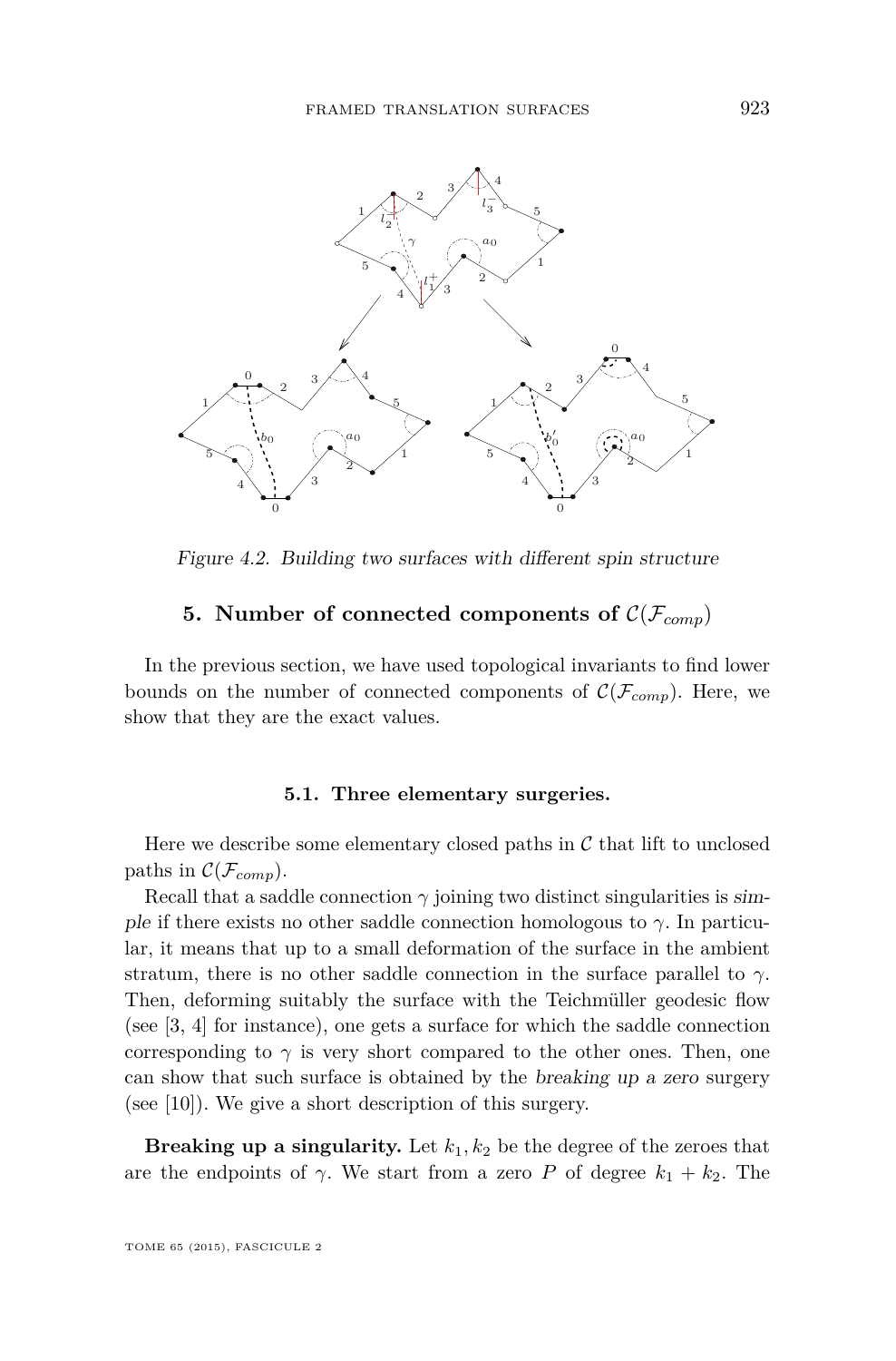<span id="page-20-0"></span>neighborhood  $V_{\varepsilon} = \{x \in X, d(x, P) \leq \varepsilon\}$  of this conical singularity is obtained by considering  $2(k_1 + k_2) + 2$  Euclidean half disks of radii *r* and gluing each half side of them to another one in a cyclic order. We can break the zero into two smaller one by changing continuously the way they are glued to each other as in Figure 5.1. Note that in this surgery, the metric is not modified outside  $V_{\varepsilon}$  . In particular, the boundary  $\partial V_{\varepsilon}$  is isometric to (a connected covering) of an Euclidean circle. Note that in this construction, we can "rotate" the two singularities by an angle  $\theta$  by cutting the surface along  $\partial V_{\varepsilon}$ , rotating  $V_{\varepsilon}$  by an angle  $\theta$  and regluing it. along *∂Vε*, rotating *V<sup>ε</sup>* by an angle *θ* and regluing it.



Figure 5.1. Local surgery that break a zero of degree  $k_1 + k_2$  into two zeroes of degree  $k_1$  and  $k_2$  respectively.

Move 1. — Let *X* be a framed surface and let  $P_1, P_2$  be two distinct singularities of degree *k*, joined by a simple saddle connection *γ*. We deform singularities of degree *k*, joined by a simple saddle connection *γ*. We deform slightly the surface so that no saddle connection is parallel to *γ*. Then, using slightly the surface so that no saddle connection is parallel to *γ*. Then, using the Teichmüller geodesic flow, we contract the saddle connection  $\gamma$  until it is very small compared to any other saddle connection. So the new surface  $X'$  is obtained by breaking a zero of degree 2*k* into two zeroes  $P'_1$  and  $P'_{2}$  of degree  $k$ . Now we continuously rotate these two zeroes by the angle  $\theta = (2k+1)\pi$ . The resulting unframed surface is the same as *X*<sup>*i*</sup>, but this procedure interchanges  $P'_1$  and  $P'_2$ . Then, we come back to the initial surface  $X$ , but the labeled zeroes  $P_1$  and  $P_2$  have been interchanged. The labels on the separatrices adjacent to the other singularities have not changed.

The projection of this move in  $\mathcal C$  is a closed path. This move in  $\mathcal C(\mathcal F_{comp})$ interchanges  $P_1$  and  $P_2$ , and fixes the separatrices adjacent to the other singularities. singularities.

The idea of this previous move is, as we will see, to authorize us to do any The idea of this previous move is, as we will see, to authorize us to do any degree preserving permutation on the set of simply marked singularities. degree preserving permutation on the set of simply marked singularities. This explains the terms  $n_i!$  in the formula of Theorem [1.1.](#page-2-0) Now the next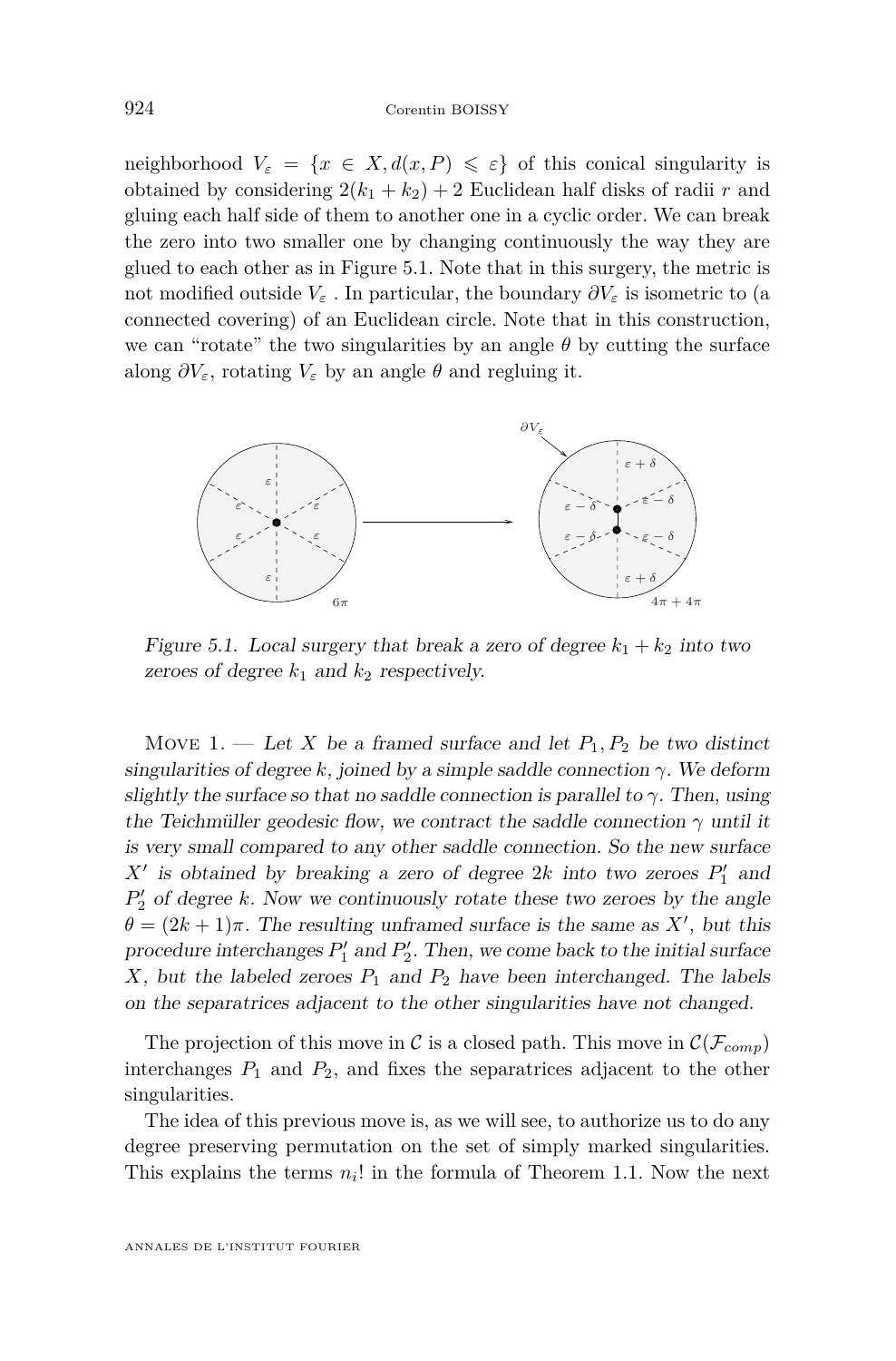<span id="page-21-0"></span>two moves will fix the labeled singularities and change the labeling on the outgoing separatrices.

Move 2. — Let X be a framed surface and let  $P_1, P_2$  be two distinct singularities of degree  $k_1$  and  $k_2$  respectively, joined by a simple saddle connection  $\gamma$ . Here we do not assume that  $k_1 = k_2$ . We perform the same as in Move [1,](#page-20-0) but we turn  $P'_1$  and  $P'_2$  by  $(k_1 + k_2 + 1)2\pi$  instead.

This move clearly corresponds to a closed path in  $\mathcal{C}$ . It also preserves *P*1*, P*<sup>2</sup> pointwise. Let us look how changes the marked separatrices. For this, we can fix once and for all a marked separatrix for all singularities. Then, for a singularity of degree *k*, we can identify the set of corresponding horizontal separatrices to  $\mathbb{Z}/(k+1)\mathbb{Z}$  by ordering them counterclockwise. We have the following lemma.

LEMMA 5.1. — Let  $l_1 \text{ ∈ } \mathbb{Z}/(k_1 + 1)\mathbb{Z}$  and let  $l_2 \text{ ∈ } \mathbb{Z}/(k_2 + 1)\mathbb{Z}$  be the separatrices associated to  $P_1$  and  $P_2$ . Then, Move 2 acts on the set of separatrices in the following way:

- $l_1$  becomes  $l_1 k_2 \mod k_1 + 1$
- $l_2$  becomes  $l_2 k_1 \mod k_2 + 1$
- All the other labeled separatrices remain unchanged

Proof. — Note that it is enough to prove this lemma in the case when *P*1*, P*<sup>2</sup> is obtained after breaking up a singularity. The last statement of the lemma is obvious by construction: we do not change the metric outside a small neighborhood of *γ*.

Now we look at the surgery, keeping track of the labeled separatrices. When turning continuously the set  $V_{\varepsilon}$  by an angle  $\theta$ , one must simultaneously change the separatrices by an angle  $-\theta$ , so that they stay horizontal. At the end, they have moved by the angle  $-(k_1 + k_2 + 1)2\pi$  each, so for  $i = 1, 2, l_i$  is replaced by  $l_i - (k_1 + k_2 + 1)$  modulo  $k_i + 1$ , which gives the result.

Note that this move is especially useful when  $k_1 = k_2$ . Then, the corresponding transformation is  $(l_1, l_2) \mapsto (l_1 + 1, l_2 + 1)$ .

Before describing the last move, we first describe a surgery which is analogous to the one presented in [\[13\]](#page-27-0).

**Bubbling** *r* **handles:** We start from a singularity of degree  $p \in \{0, 1\}$ . Let us consider a small polygonal line *L* with no self intersection starting from the singularity. Let r be the number of segments  $s_1, \ldots, s_r$  of L. We consider *r* parallelograms, each one having a pair of sides parallel to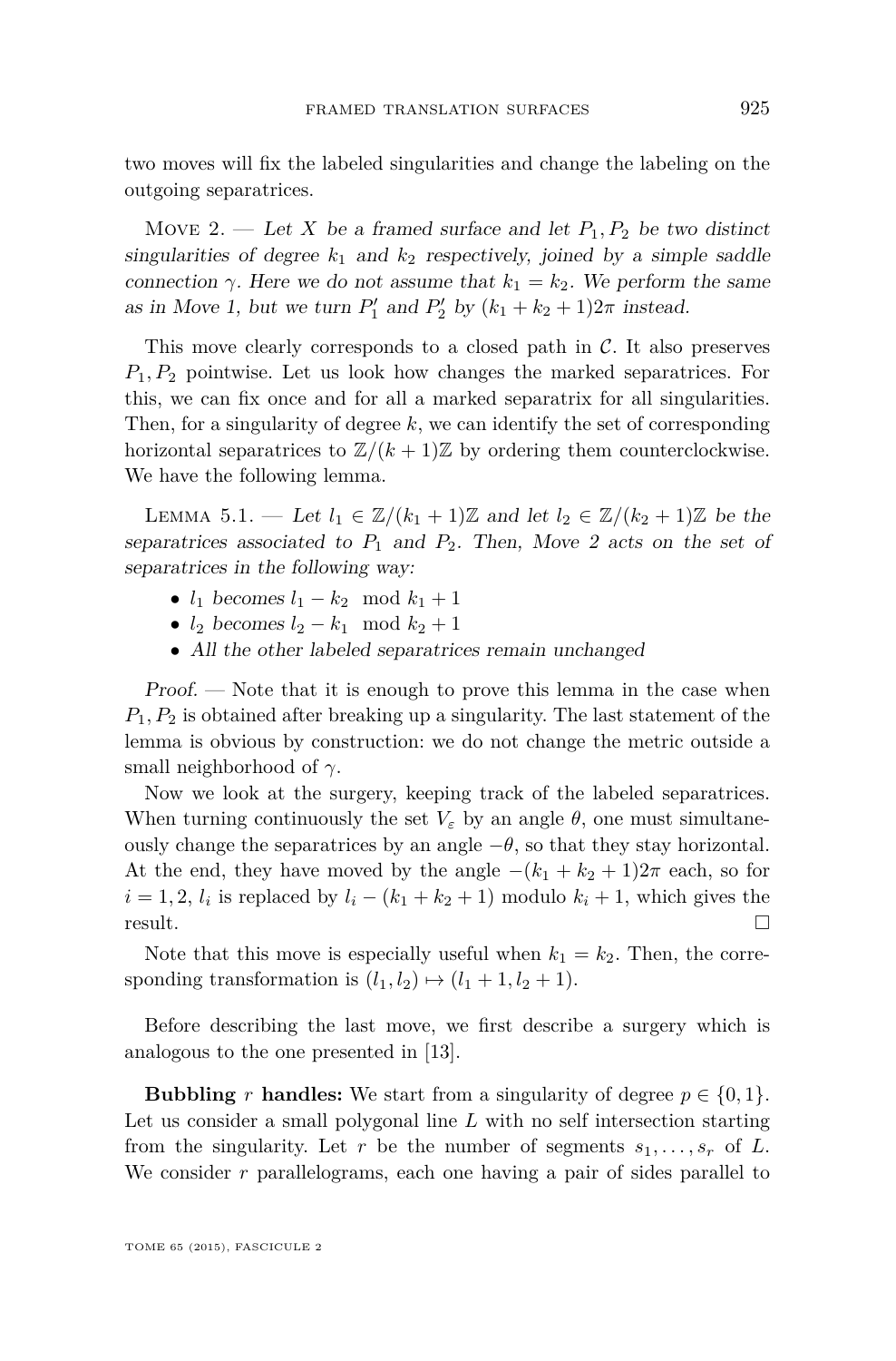<span id="page-22-0"></span>one of the *s<sup>i</sup>* . Then, we cut the surface along each *s<sup>i</sup>* and paste in the corresponding parallelogram, and we glue by translation each remaining opposite sides of each parallelogram. We obtain a translation surface of genus  $q(X) + r$ , and the degree p singularity have been replaced by a degree  $p+2r$  singularity. Note that this surgery can be performed without changing the metric outside a small neighborhood of the singularity of degree *p*. Note that we can "rotate" the construction in the following way: the surgery is performed inside a  $\varepsilon$ -neighborhood  $V_{\varepsilon}$  of the initial singularity of degree *p*. The boundary  $\partial V_{\varepsilon}$  remains a metric covering of a euclidean circle after bubbling the handles. Now we can cut the surface *X* along this circle and reglue it after a rotation by *θ*.

Now we can describe the last move.

Move 3. — Assume that the translation surface *X* was obtained after bubbling *r* handles and let *P* be the corresponding singularity. We continuously rotate the construction as explained previously, by a angle of  $(p+1)2\pi$ .

As before, the underlying surface in  $\mathcal C$  is the same after Move 3 and any separatrix that does not correspond to the singularity *P* remains unchanged.

LEMMA 5.2. — Let  $l \in \mathbb{Z}/(p+2r+1)\mathbb{Z}$  be the separatrix corresponding to *P*. Then, Move 3 changes *l* in the following way:

- If  $p = 0$ , *l* is replaced by  $l 1$ .
- If  $p = 1$ , *l* is replaced by  $l 2$ .

 $Proof.$  — It is easy to see that, as in the case of Move [2,](#page-21-0) a marked separatrix attached to the singularity is changed by the transformation  $l \mapsto l - (p+1) \mod p + 2r + 1$ , and the separatrices associated to the other singularities remain unchanged.

In particular if  $p = 0$ , we reach all possible separatrices adjacent  $P$  in this way. If  $p = 1$ , then  $p + 2r + 1$  is even, and we reach only half of the separatrices adjacent to *P* in this way.

#### **5.2. Generating the monodromy group.**

PROPOSITION  $5.3.$  — Assume that C contains nonhyperelliptic surfaces. Then, the following holds:

• The set  $\mathcal{C}(\mathcal{F}_{conn})$  is connected if all the singularities have even degree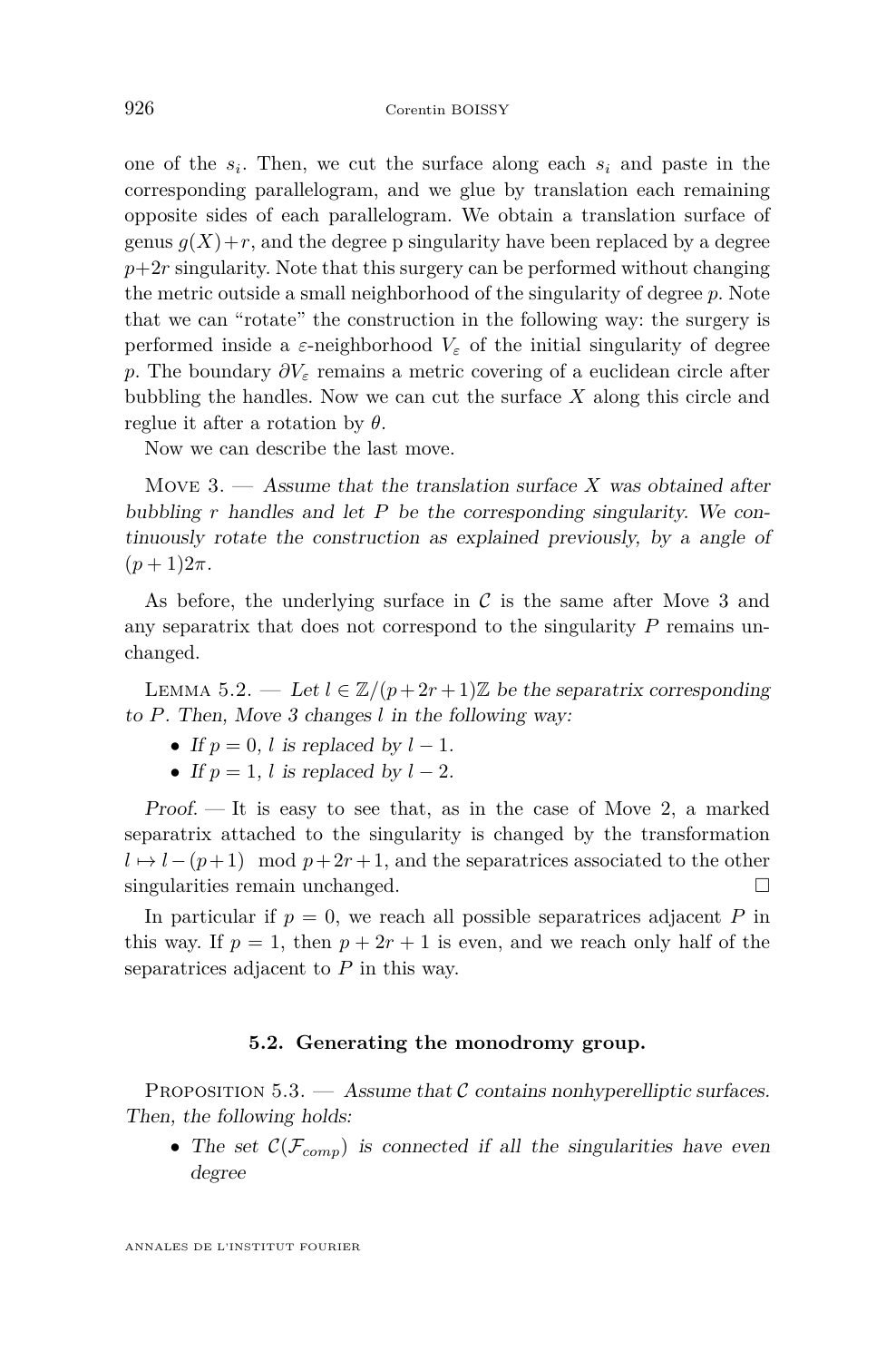• The set  $\mathcal{C}(\mathcal{F}_{comp})$  has two connected components otherwise.

We start with the following lemma.

LEMMA 5.4. — Let C be a connected component of  $\mathcal{H}(k_1^{n_1}, \ldots, k_r^{n_r})$ . Choose an ordering on the set with multiplicities  $\{k_1, \ldots, k_1, \ldots, k_r, \ldots, k_r\}$ . There exists  $X \in \mathcal{C}$  and a polygonal line in X that consists of simple saddle connections and that joins all the singularities of *X* in that order.

Proof. — The proof is the same as the proof of Proposition 4.1 in [\[4\]](#page-27-0).  $\Box$ 

Proof of Proposition [5.3.](#page-22-0) — We first assume that there exist odd degree singularities in the underlying stratum. Since is not a hyperelliptic stratum by hypothesis, it is connected (see [\[13\]](#page-27-0)). We write this stratum as  $\mathcal{H}(k_1^{n_1},\ldots,k_s^{n_s},(2k'_1)^{\beta_1},\ldots,(2k'_{s'})^{\beta_{s'}})$ , with  $s+s'=r$ , and  $k_1,\ldots,k_s$  are odd.

Now we start from a surface in  $\mathcal{H}(k_1^{n_1-1}, 1, ..., k_s^{n_s-1}, 1)$  (i.e. we don't take the even degree singularities and we replace one singularity of each odd degree by a singularity of degree one). From the previous lemma, we can assume that there is a polygonal path of simple saddle connections which has no self intersection and that joins successively all the singularities in the following order:

- first the singularities of degree  $k_1$ ,
- then, a singularity of degree 1,
- $\bullet$  then, the singularities of degree  $k_2$ ,
- then, a singularity of degree 1,
- $\bullet$  and so on  $\dots$

Now for each singularity of degree 1 that ends a group of singularities of degree  $k_i$ , we bubble  $(k_i - 1)/2$  handles as in section [5.1.](#page-21-0) This replace the singularity of degree 1 by a singularity of degree  $k_i$ . Note that the polygonal path of simple saddle connections persists under this surgery. We will denote by  $\gamma$  this polygonal line.

Now for each  $i \in \{1, \ldots, s'\}$ , we consider a polygonal line  $\gamma_i$  joining *β*<sup>*i*</sup> regular points, such that the paths  $γ$ ,  $(γ<sub>i</sub>)<sub>i</sub>$  have no intersection points. Then, for each vertex, we bubble  $k'_{i}$  handles. We obtain  $s'$  chains of simple saddle connections that join each collection of singularities of degree  $2k_i'$ . The resulting surface is therefore in  $\mathcal{H}(k_1^{n_1}, \ldots, k_s^{n_s}, (2k'_1)^{\beta_1}, \ldots, (2k'_{s'})^{\beta_{s'}}),$ which is the stratum that we study.

Now using Move 1, we see that for any polygonal line of simple saddle connections joining singularities with the same degree, we can perform any transposition of two consecutive singularities. Hence we can arbitrarily permute the singularities sharing the same degree.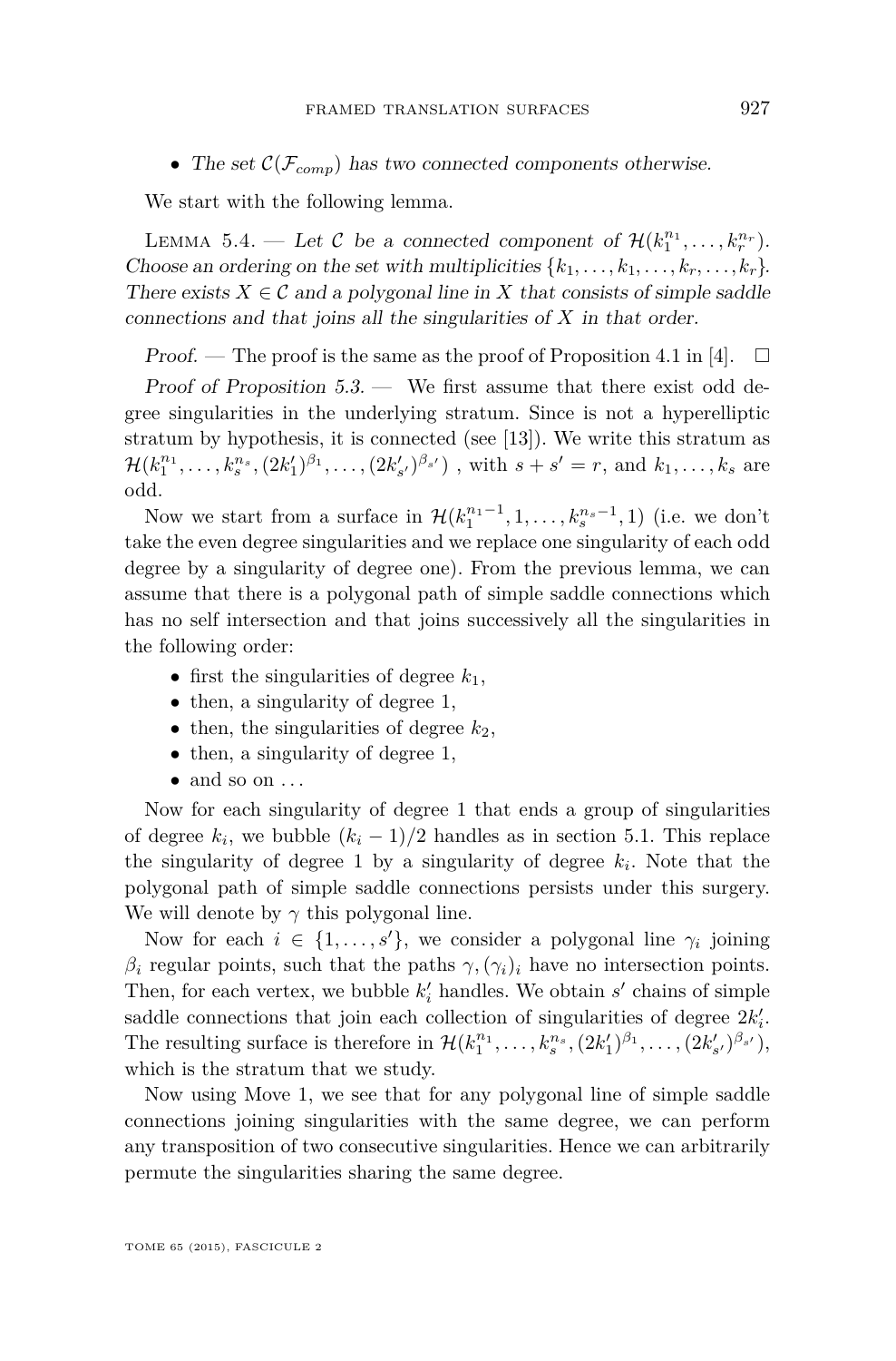Using Move 3, we see that we can reach any choice of separatrices for the even degree singularities.

Now we consider the chain  $\gamma$  of simple saddle connections joining all the separatrices of odd degree, that was constructed before. The first  $n_1$ vertices of  $\gamma$  makes a chain of singularities of degree  $k_1$ . Let us name the singularities  $P_{1,1}, \ldots, P_{1,n_1}$  according to the order given by the polygonal path  $\gamma$ . If  $n_1 > 1$ , we reach any choice of separatrices for  $P_{1,1}, \ldots, P_{1,n_1-1}$  by applying successively Move 2 on the pairs  $(P_{1,i}, P_{1,i+1})$  for  $i \in \{1, \ldots, n_1 -$ 1}, in order to choose arbitrarily a labeled separatrix of  $P_{1,i}$ . Note that once this is done for some *i*, the next moves don't change the marked separatrix corresponding to  $P_{1,i}$ . Then, for the singularity  $P_{1,n_1}$ , we use Move 3 to rotate the corresponding separatrix by any even number (recall that the set of outgoing separatrices corresponding to a singularity of degree *k* is naturally identified with  $\mathbb{Z}/(k+1)\mathbb{Z}$ ). If  $P_{1,n_1}$  is not the end of  $\gamma$ , *i.e.* the polygonal line  $\gamma$  continues to some other (odd) degree singularity  $P_{2,1}$ , then Move 2 on the pair  $P_{1,n_1}, P_{2,1}$  will act on the marked separatrix of  $P_{1,n_1}$  as  $l_1 \mapsto l - k_2$ . Hence, it will be changed by a *odd* number, so in combination with Move 3, we obtain all possible choices.

If we iterate this procedure until the last singularity of degree *ks*, we see that we can reach any choice of separatrices for the singularities of odd degree, except the last one of the chain where we obtain only half of the possibilities. This proves the proposition in the case when there exist odd singularities.

If there does not exists any singularity of odd degree, the procedure described above works (with  $\gamma = \emptyset$ ) as soon as we can find a surface like above in the connected component that we study. But in this case, the corresponding stratum of translation surfaces is not connected.

Consider a translation surface obtained from a torus with the "bubbling *r* handles" construction. We can easily show that in this case, each singularity contribute to zero to the spin structure. See Figure [5.2.](#page-25-0) Hence the resulting parity of spin structure is the same as for the flat torus, which is odd.

If there exists a singularity of degree  $k \geq 4$ , It is easy to see that one can slightly change the construction to make this singularity contribute to 1 to the spin structure, and obtain a surface with even spin structure (see Figure [5.3\)](#page-25-0).

The last remaining case to see is when all the singularities are of degree 2, and the parity of spin structure is even. If there are exactly 2 singularities, then the connected component is  $\mathcal{H}^{even}(2,2) = \mathcal{H}^{hyp}(2,2)$ , which is a hyperelliptic case. If there are at least 3 singularities, we can find a surface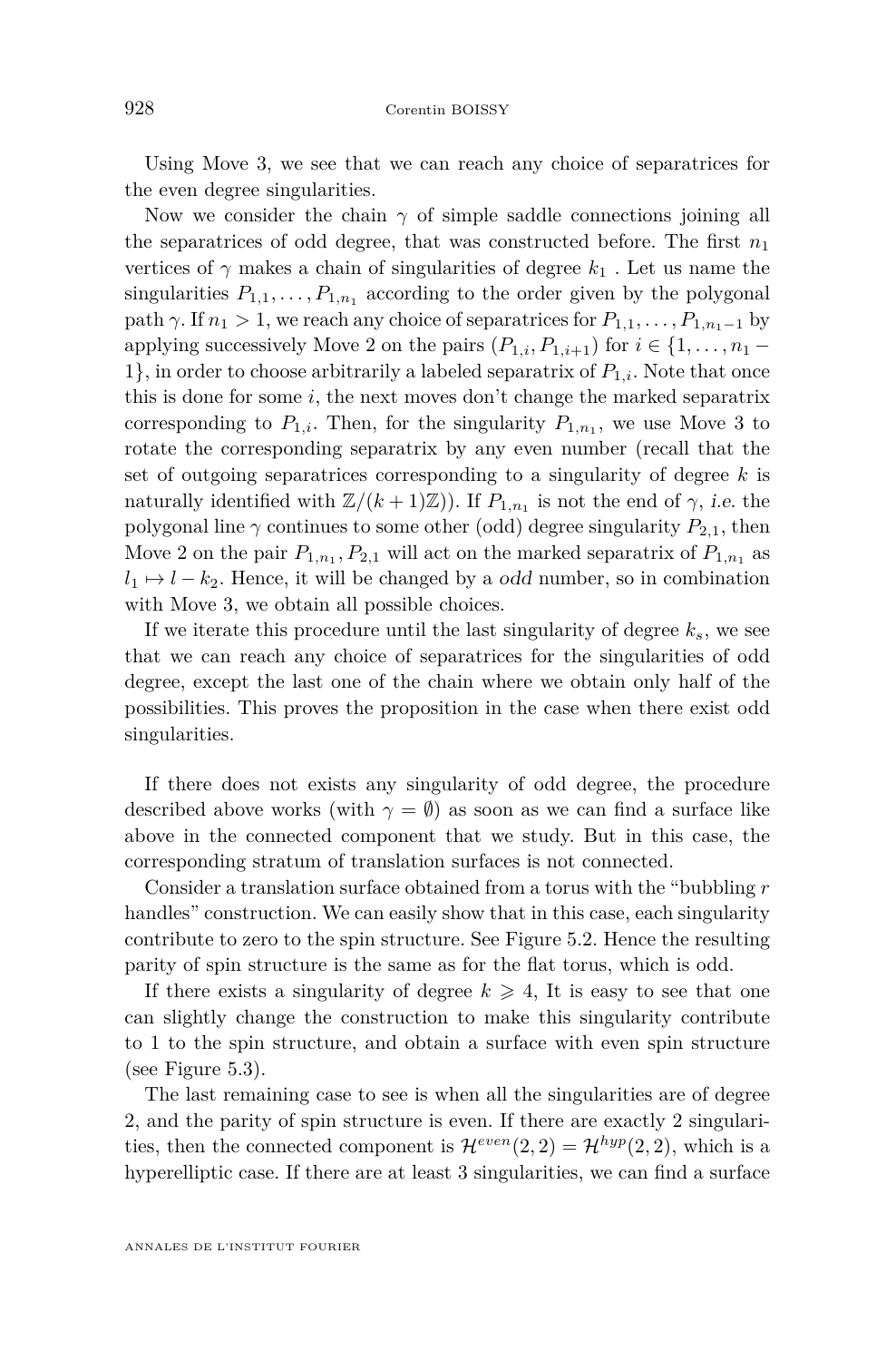<span id="page-25-0"></span>

Figure 5.2. The "bubbling *r*-handles" standard construction. We have Figure 5.2. The "bubbling *r*-handles" standard construction. We have Figure 5.2. The "bubbling *r*-handles" standard construction. We have  $ind(a_i) = 1$ , so the collection  $(a_i, b_i)_{i \in \{1...\beta\}}$  contributes to 0 for the spin structure. spin structure. spin structure.



Figure 5.3. A slight change in the r-handle construction, for  $r \ge 2$ changes the spin structure, since in this case,  $ind(a_2) = 0 \mod 2$ .

with a chain of simple saddle connections joining all the singularities, and such that the last element of the chain is obtained by the "bubbling a handle" construction. Then, combining Move 2 along the chain, and Move 3 at  $\sum_{i=1}^{\infty}$  and  $\sum_{i=1}^{\infty}$  and  $\sum_{i=1}^{\infty}$  $s_{\rm 1.3.}$  For the hyperelliptic case, the lower bound on the number of the number of  $\sim$ the end of the chain, we obtain that  $\mathcal{C}(\mathcal{F}_{comp})$  is connected. This concludes the proof of the proposition.  $\Box$ 

Proof of Theorem  $1.3$ . — The nonhyperelliptic case is given by Propo-sition [5.3.](#page-22-0) For the hyperelliptic case, the lower bound on the number of easy and left to the reader. The readers in the reader of the readers in the readers of the readers of the read<br>Easy and the readers in the readers of the readers in the readers of the readers of the readers of the readers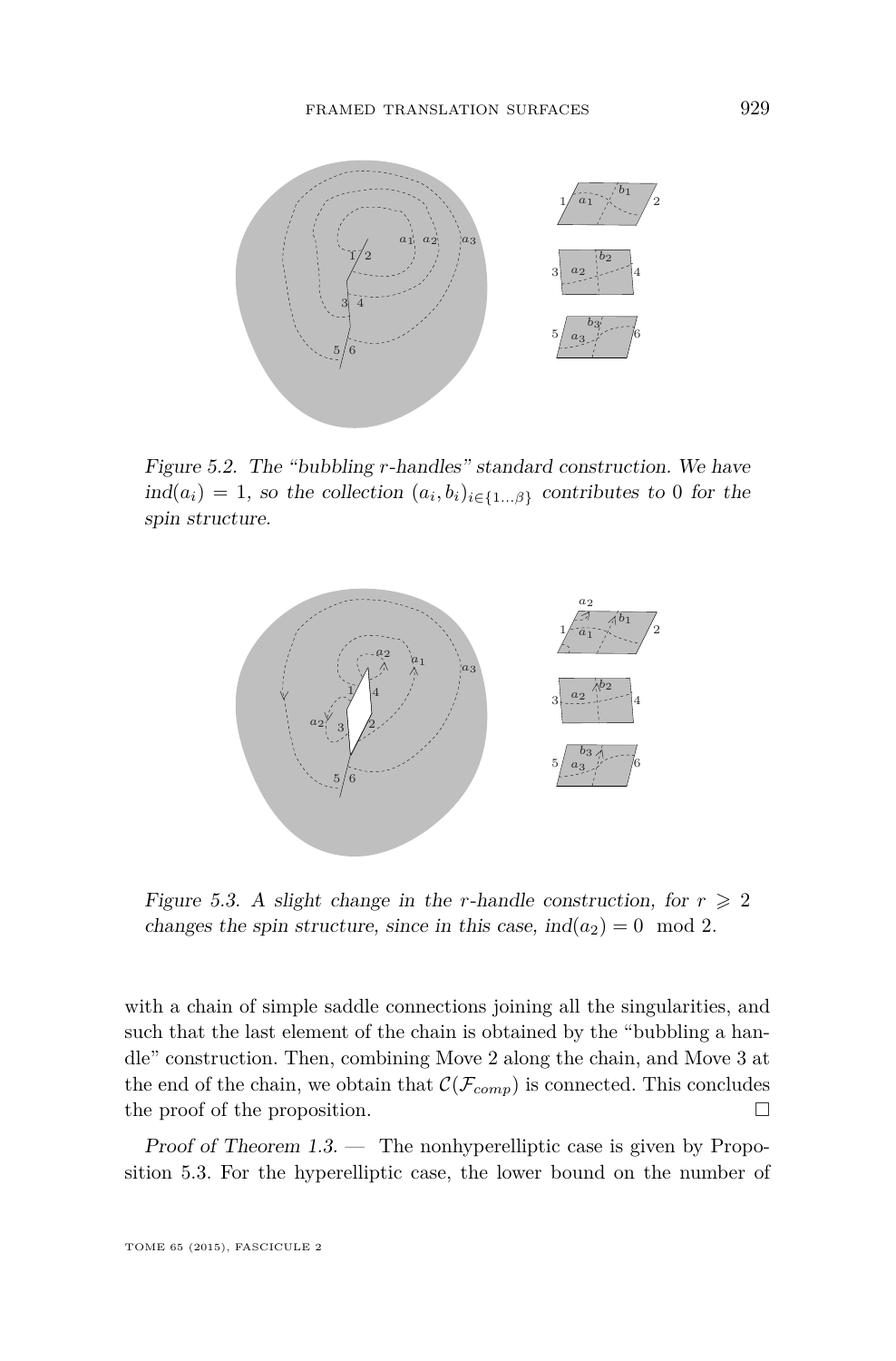connected components is given by Proposition [4.1,](#page-15-0) and the upper bound is easy and left to the reader.

Proof of Theorem [1.1.](#page-2-0) — Recall that we denote by  $\mathcal{H}(k_1^{n_1}, \ldots, k_r^{n_r})$  the ambient stratum of the moduli space of Abelian differentials. The degree of the covering  $\mathcal{C}(\mathcal{F}_{comp}) \rightarrow \mathcal{C}$ , restricted to a connected component of  $\mathcal{C}(\mathcal{F}_{comp})$ , is clearly  $\frac{\Pi_{i=1}^r n_i!(k_i+1)^{\alpha_i}}{c}$ , where *c* is the number of connected component of  $\mathcal{C}(\mathcal{F}_{conn})$  and is given by Theorem [1.3.](#page-3-0)

Let *k* be the degree of the marked singularity associated the Rauzy class *R*, and let *n* be the number of singularities of degree *k*. The set  $\mathcal{C}_k$  is connected and the degree of the projection  $\mathcal{C}_k \to \mathcal{C}$  is  $n(k+1)$ . Hence we have:

$$
\frac{|R_{lab}|}{|R|} = \frac{\Pi_{i=1}^{r} n_i! (k_i + 1)^{\alpha_i}}{c.(k+1).n}
$$

which gives Theorem [1.1.](#page-2-0)  $\Box$ 

#### **Appendix A. Generalizations of Rauzy classes**

Half-translation surfaces are a natural generalization of translation surfaces. They are surfaces with an atlas such that the changes of coordinates are not only translations, but can also be half-turns. They correspond to Riemann surfaces with quadratic differentials.

Danthony and Nogueira have generalized interval exchange transformations and Rauzy induction to describe first return maps of nonoriented measured foliations on transverse segment. One gets linear involutions, see [\[8\]](#page-27-0).

The relation between quadratic differentials and linear involutions was described by the author and Lanneau in [\[5\]](#page-27-0).

One can wonder if there is a analogous result for Rauzy classes appearing in this context. There doesn't seem to be a natural relation between "labeled generalized permutations" and framed half-translation surfaces. In particular, there is no "quadratic" equivalent of Lemma [3.3.](#page-13-0)

Numerical experiments with SAGE [\[18\]](#page-28-0) on a significant number of Rauzy classes suggest that the ratio between a labeled Rauzy class and its corresponding reduced one is always either  $n!$  or  $\frac{n!}{2}$ , where  $n$  is the number of underlying intervals, which is generally much more than for the Abelian case. In particular, using Rauzy induction and labelling the intervals, these numerical experiments suggests that one obtain either any renumbering of the intervals, or any even renumbering of the intervals depending on the stratum.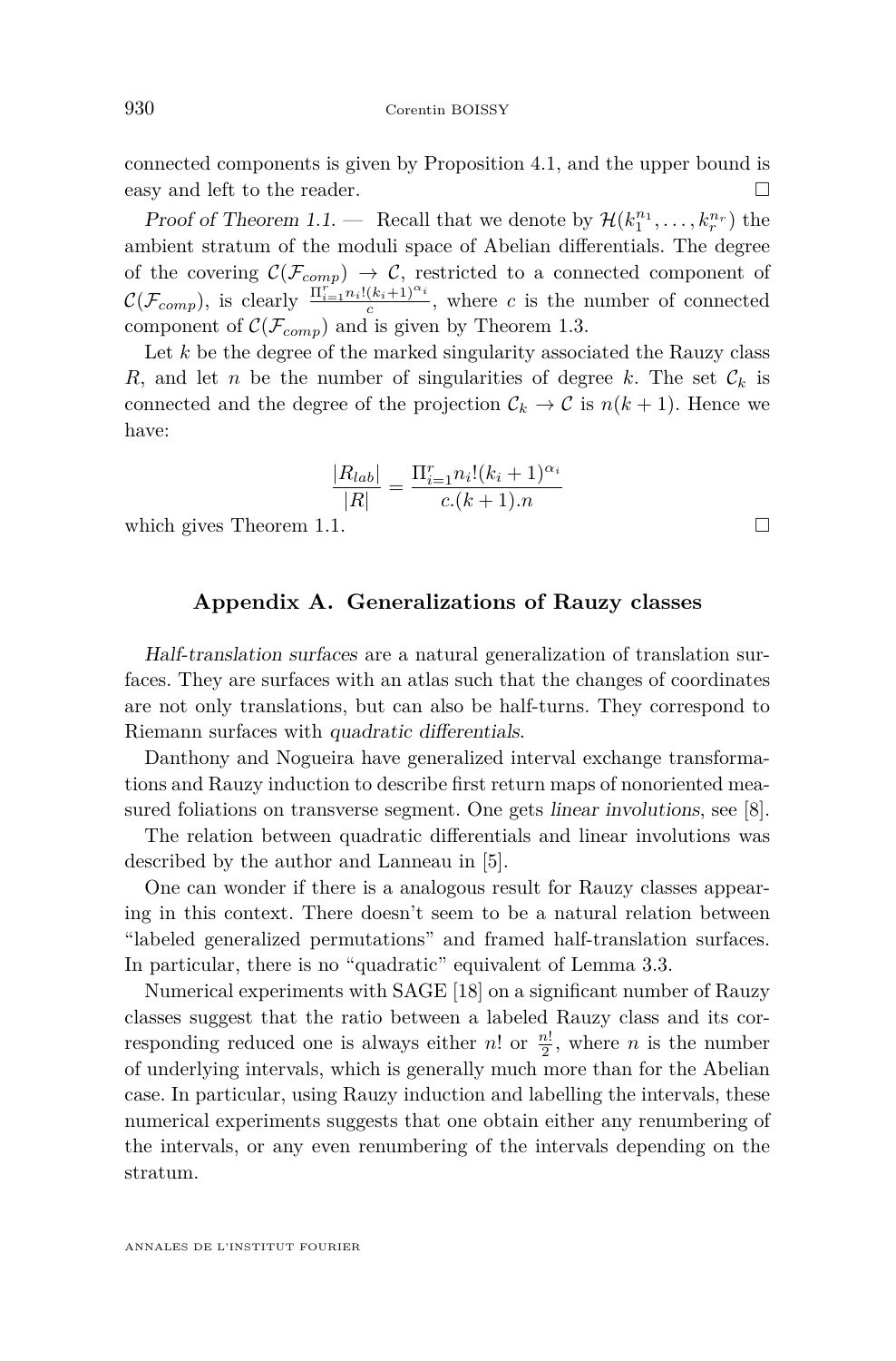<span id="page-27-0"></span>One can also look at extended Rauzy classes for Abelian differentials, where we add Rauzy moves that correspond to cutting on the left of the interval (see [13], appendix A.2). Again in this case, the geometrical interpretation of the ratio is unclear and similar numerical experiments suggests that the ratio is also either *n*! or *n*!*/*2 depending on the stratum.

#### BIBLIOGRAPHY

- [1] A. Avila, S. Gouëzel & J.-C. Yoccoz, "Exponential mixing for the Teichmüller flow", Publ. Math. IHES **104** (2006), p. 143-211.
- [2] A. Avila & M. Viana, "Simplicity of Lyapunov spectra: proof of the Zorich-Kontsevich conjecture", Acta Math. **198** (2007), no. 1, p. 1-56.
- [3] C. Boissy, "Degenerations of quadratic differentials on  $\mathbb{CP}^1$ ", Geometry and Topology **12** (2008), p. 1345-1386.
- [4] ——— , "Classification of Rauzy classes in the moduli space of abelian and quadratic differentials", Discrete Contin. Dyn. Syst. **32** (2012), no. 10, p. 3433-3457.
- [5] C. Boissy & E. Lanneau, "Dynamics and geometry of the Rauzy-Veech induction for quadratic differentials", Ergodic Theory Dynam. Systems **29** (2009), no. 3, p. 767-816.
- [6] ——— , "Pseudo-Anosov homeomorphisms on translation surfaces in hyperelliptic components have large entropy", Geom. Funct. Anal. **22** (2012), no. 1, p. 74-106.
- [7] A. BUFETOV, "Decay of correlations for the Rauzy-Veech-Zorich induction map on the space of interval exchange transformations and the central limit theorem for the Teichmüller flow on the moduli space of abelian differentials", J. Amer. Math. Soc. **19** (2006), no. 3, p. 579-623.
- [8] C. DANTHONY & A. NOGUEIRA, "Measured foliations on nonorientable surfaces", Ann. Sci. École Norm. Sup. (4) **23** (1990), p. 469-494.
- [9] V. Delecroix, "Cardinality of Rauzy classes", Ann. Inst. Fourier (Grenoble) **63** (2013), no. 5, p. 1651-1715.
- [10] A. Eskin, H. Masur & A. Zorich, "Moduli spaces of Abelian differentials: the principal boundary, counting problems, and the Siegel–Veech constants", Publ. Math. IHES **97** (2003), p. 61-179.
- [11] J. Hubbard & H. Masur, "Quadratic differentials and foliations", Acta Math. **142** (1979), p. 221-274.
- [12] S. Kerckhoff, "Simplicial systems for interval exchange maps and measured foliations", Ergodic Theory Dynam. Systems **5** (1985), no. 2, p. 257-271.
- [13] M. Kontsevich & A. Zorich, "Connected components of the moduli spaces of Abelian differentials with prescribed singularities", Invent. Math. **153** (2003), no. 3, p. 631-678.
- [14] L. Marchese, "Khinchin type condition for translation surfaces and asymptotic laws for the Teichmüller flow", Bull. Soc. Math. France **140** (2012), no. 4, p. 485- 532 (2013).
- [15] S. Marmi, P. Moussa & J.-C. Yoccoz, "The cohomological equation for Roth type interval exchange transformations", Journal of the Amer. Math. Soc. **18** (2005), p. 823-872.
- [16] H. Masur, "Interval exchange transformations and measured foliations", Ann of Math. **141** (1982), p. 169-200.
- [17] G. Rauzy, "Échanges d'intervalles et transformations induites", Acta Arith. **34** (1979), p. 315-328.